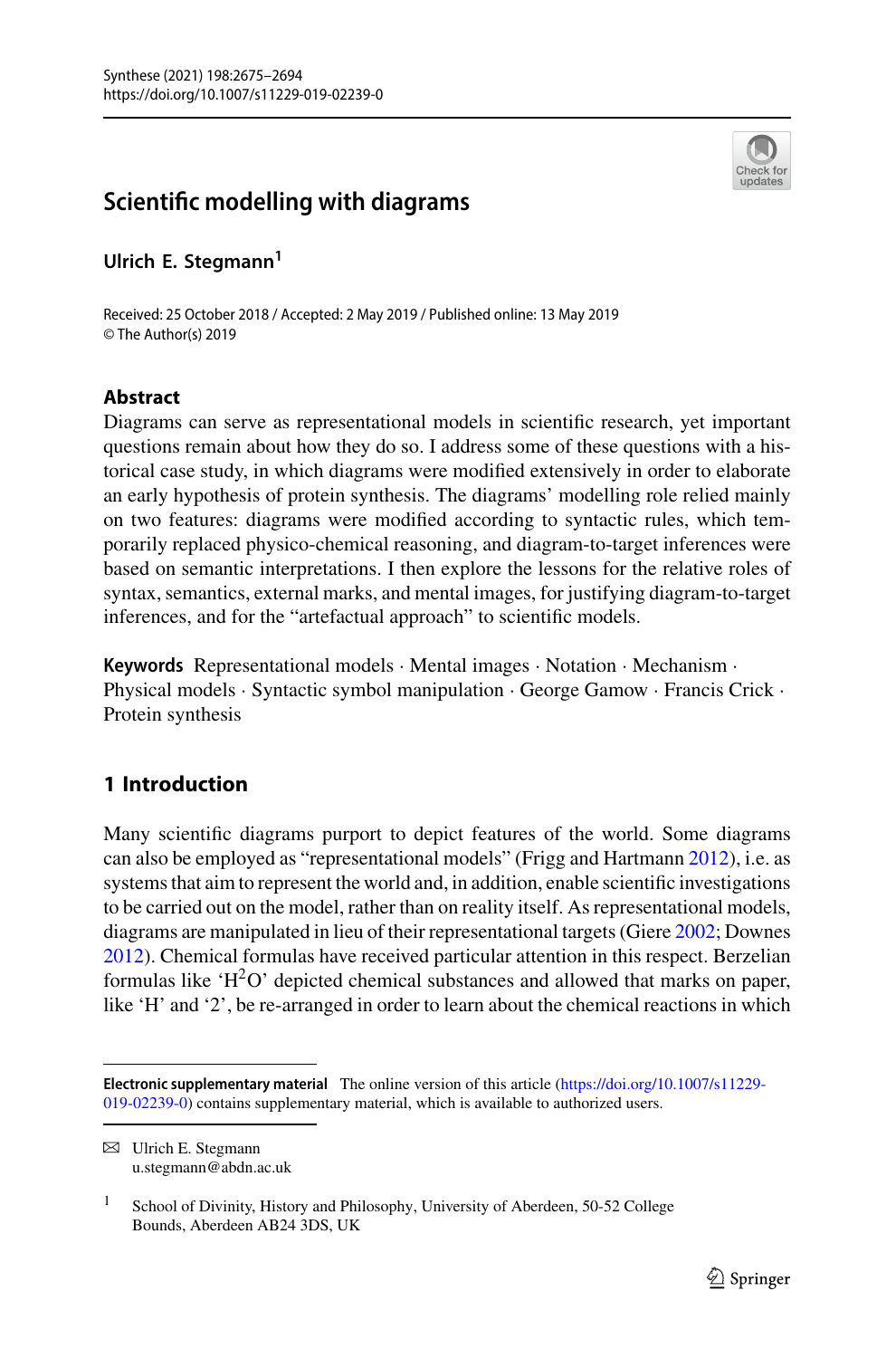the substances were involved (Klein [2001,](#page-18-3) [2003\)](#page-18-4). Another example are structural formulas of cyclical compounds, where the compounds' stability was investigated by measuring on paper geometric features of the formulas (Goodwin [2008\)](#page-18-5).

While such studies have demonstrated *that* diagrams can function as representational models (or 'models' in what follows), much remains open about *how* they do so. This paper aims to address this gap by focusing on four central questions:

- 1. *What does a diagram's syntax and semantics contribute to its modelling role?* Diagrams have syntactic and semantic properties (Goodman [1976;](#page-18-6) Perini [2005b\)](#page-19-0) and both are probably relevant when diagrams are employed as models (Klein [2001,](#page-18-3) [2003\)](#page-18-4). But the specific contributions of these properties are unclear. It is possible, for instance, that both syntax and semantics guide the manipulation of diagrams, as Klein [\(2001\)](#page-18-3) maintains for Berzelian formulas. But another possibility is a division of labour, whereby (1) manipulating diagrams is a matter of following syntactic rules and (2) drawing inferences is a matter of attributing meanings to syntactic marks. Adjudicating between these options requires a closer look at the respective roles of syntax and semantics. I will argue that a strict division of labour can underpin the modelling role of diagrams.
- 2. *What justifies diagram*-*to*-*target inferences?* Scientists employ models because they allow inferences about what they represent. Understanding what justifies the inferences is therefore important. In the case of scale models, part of the story is the ease/difficulty with which it is possible to contort them into certain shapes (Goodwin [2008;](#page-18-5) Toon [2011\)](#page-19-1). But diagrams like chemical formulas offer no physical resistance to removing a letter here, a numeral there, or adding a baroque squiggle for good measure. In the absence of constraints on permissible modifications, it is therefore hard to see how diagrams could yield valuable inferences about their targets. The challenge, which received little attention so far, is to identify constraints that are functionally analogous to the physical constraints of scale models. In this paper, I will argue that analogous constraints arise when diagrams have the properties of 'interpreted formal systems' (Haugeland [1985\)](#page-18-7), i.e. when they are sets of meaningful symbols, which are modified according to syntactic rules that respect the symbols' meanings. This guarantees that manipulations to diagrams are non-arbitrary and yield meaningful results.
- 3. *What functions as the model: physical marks or mental images?* The external, physical format of Berzelian formulas made them easy to modify and turned them into efficient research tools (Klein [2003\)](#page-18-4). Insofar as they are physical entities, chemical formulas seem to function much like two-dimensional versions of scale models (Goodwin [2008,](#page-18-5) [2009\)](#page-18-8). But manipulating diagrams on paper also involves mental manipulations. In fact, Perini [\(2012\)](#page-19-2) maintains that chemical formulas are mostly modified in the chemists' minds, not on paper. If true, then modelling with diagrams is quite unlike modelling with scale models, where the physical object is manipulated. Perini [\(2012\)](#page-19-2) concludes from such considerations that, strictly speaking and contrary to first appearances, diagrams as physical entities do not serve a modelling function. Against Perini, I will argue that they do.
- 4. *Do diagrams vindicate the "artefactual approach" to models?* Knuuttila [\(2011\)](#page-19-3) has rightly emphasised the material aspect of models. But she takes the emphasis a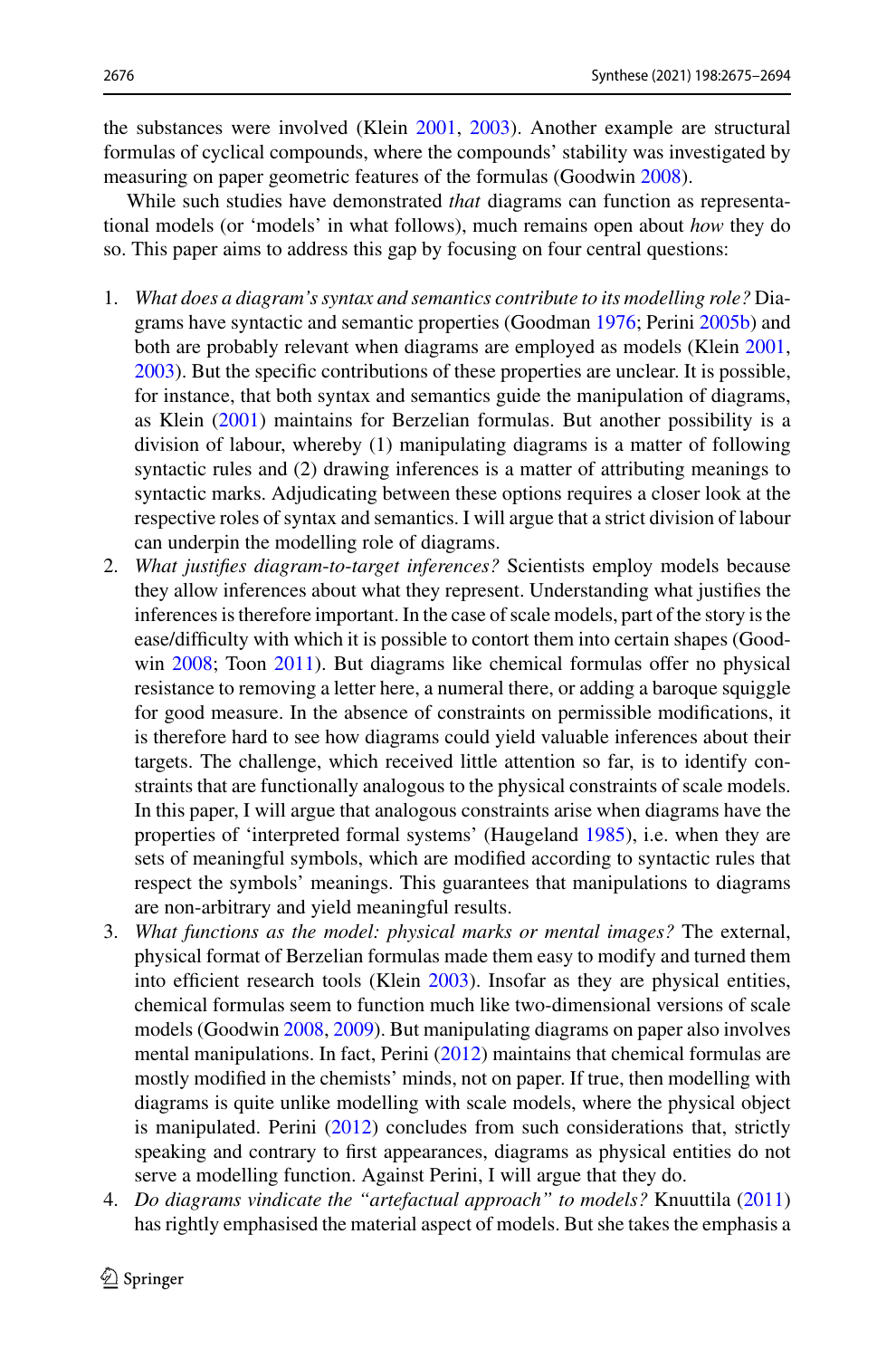step further by advocating an "artefactual approach" to models, according to which scientists learn from models primarily because models are readily manipulated "concrete artefacts", not because they correctly represent their targets (although they can do that, too). On her view, manipulability is more important for modelling than representation. Conceivably, however, the two capacities do not differ in their overall importance (however defined), but rather in being associated with distinct stages of the modelling process. I will explore and defend the latter view.

I will address these questions with the help of a case study that, as I will argue, provides specific answers. The case study allows a particularly detailed understanding how one type of diagram functioned as a model. And it therefore also indicates how other diagrams may function. The case study approach is appropriate, not because it justifies quick extrapolations to diagrams in general, but rather because it provides specific working hypotheses.

My case study is taken from the early days of molecular biology and concerns diagrams that were used to elaborate an early hypothesis about protein synthesis. The hypothesis postulated a mechanism for arranging amino acids, the components of proteins, into a unique sequence (Gamow [1954\)](#page-18-9). I chose this example because it allows exploring the four questions together and because it involves a biological mechanism. Diagrams of biological mechanisms are known to play explanatory (e.g. Bechtel and Abrahamsen [2005;](#page-18-10) Perini [2005a\)](#page-19-4) and heuristic roles (e.g. Sheredos et al. [2013;](#page-19-5) Bechtel [2016\)](#page-18-11), but to my knowledge they have not yet been found to function as models.

The paper is structured as follows. Section [2](#page-2-0) presents the case study. Sections [3](#page-6-0) takes a closer look at the syntax and semantics of the diagrams used. Section [4](#page-7-0) details how the diagrams served as models. Section [5](#page-13-0) answers the four questions in the light of the case study.

## <span id="page-2-0"></span>**2 Gamow's diagrammatic method**

## **2.1 Background**

Protein synthesis is the process by which proteins are built up from their constituents, amino acids. The question of how amino acids are arranged into a linear chain emerged as an important research problem by the early 1950s. According to template hypotheses, the linear chain of amino acids is determined by a pre-existing molecule composed of a linear series of units, where each unit determines the position of one amino acid ('template units' in what follows). The cosmologist George Gamow [\(1954\)](#page-18-9) proposed an early hypothesis of this kind.<sup>1</sup> He suggested that the pre-existing molecule is DNA and that the template units were cavities arranged in a continuous spiral around the outer surface of the double helix. Each cavity was thought to attract one amino acid, by means of an unspecified lock-and-key mechanism, and hold it in place until it would be linked to the neighbouring amino acids on either side. Iterating this process

<span id="page-2-1"></span><sup>&</sup>lt;sup>1</sup> For the history of early research on protein synthesis see (e.g. Olby [1994;](#page-19-6) Judson [1996;](#page-18-12) Kay [2000;](#page-18-13) Stegmann [2016\)](#page-19-7).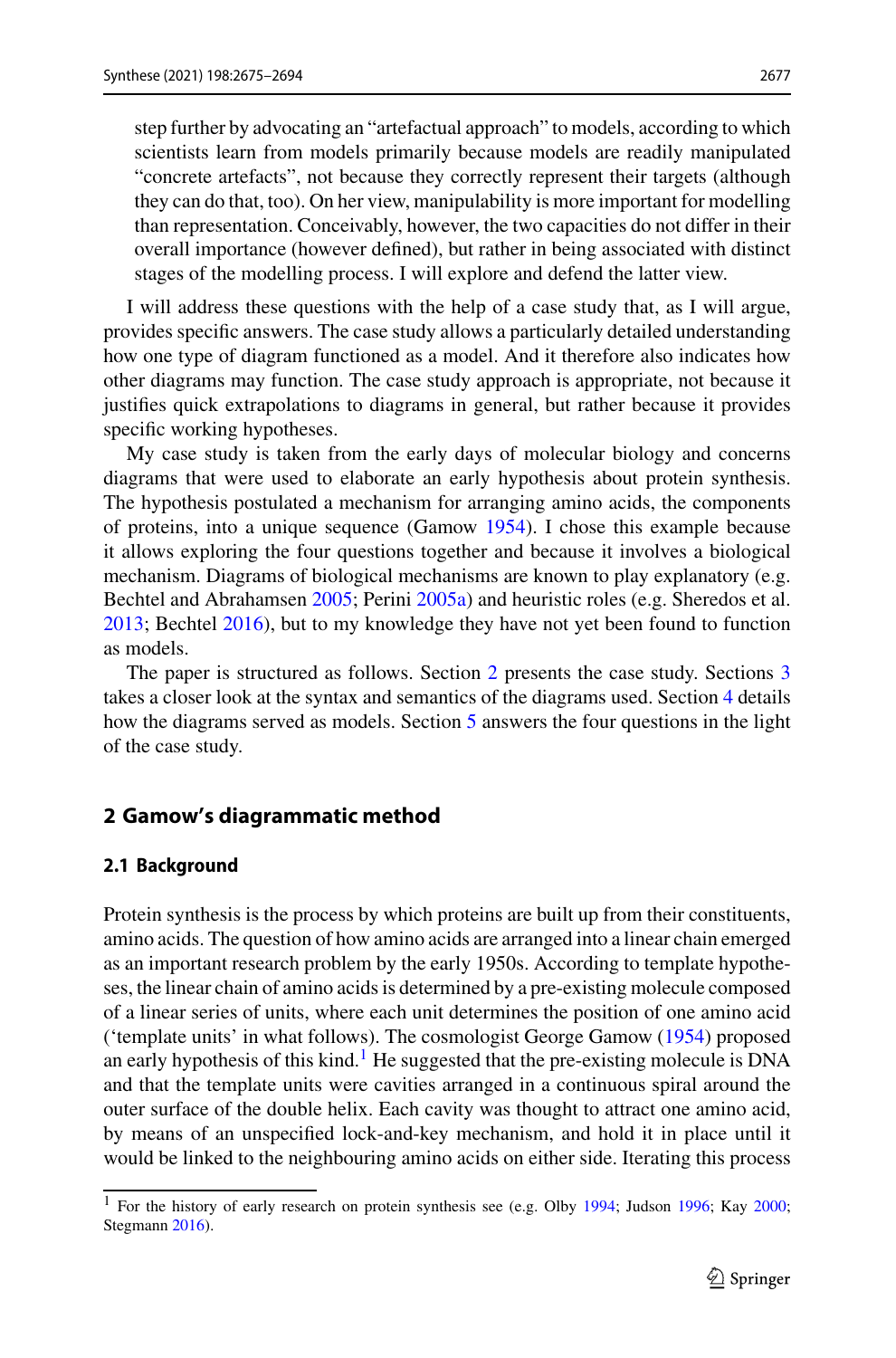<span id="page-3-0"></span>**Fig. 1** Diamond-shaped cavities on the surface of a DNA double helix (Gamow [1954](#page-18-9) [his Fig. 1]). Circles—bases; shapes with concave sides—cavities. Reprinted with permission from *Nature*

<span id="page-3-1"></span>**Fig. 2** The twenty diamonds (Gamow [1954](#page-18-9) [his Fig. 2]). Reprinted with permission from *Nature*



would eventually generate an amino acid chain. I shall refer to this idea as Gamow's 'hypothesis' or 'proposal'.

Gamow [\(1954\)](#page-18-9) depicted the cavities in two ways. One type of diagram showed a rod with circles surrounding irregular shapes with concave sides (Fig. [1\)](#page-3-0). The irregular shapes depicted the cavities, and each circle depicted one DNA base. The crossshaped arrangement of the bases was supposed to form the cavity. It is easy to see from this diagram how the cavities were meant to line up around the surface of the double helix. The second type of diagram was employed in a table (Fig. [2\)](#page-3-1). The table contained 20  $\diamond$ -shapes (or diamonds) with different combinations of numerals. Each diamond depicted one cavity, each numeral one base, and the horizontal diagonal depicted the hydrogen bonds connecting one complementary base pair (*x*–*x* ). There were 20 different diamonds because it was assumed that proteins were composed of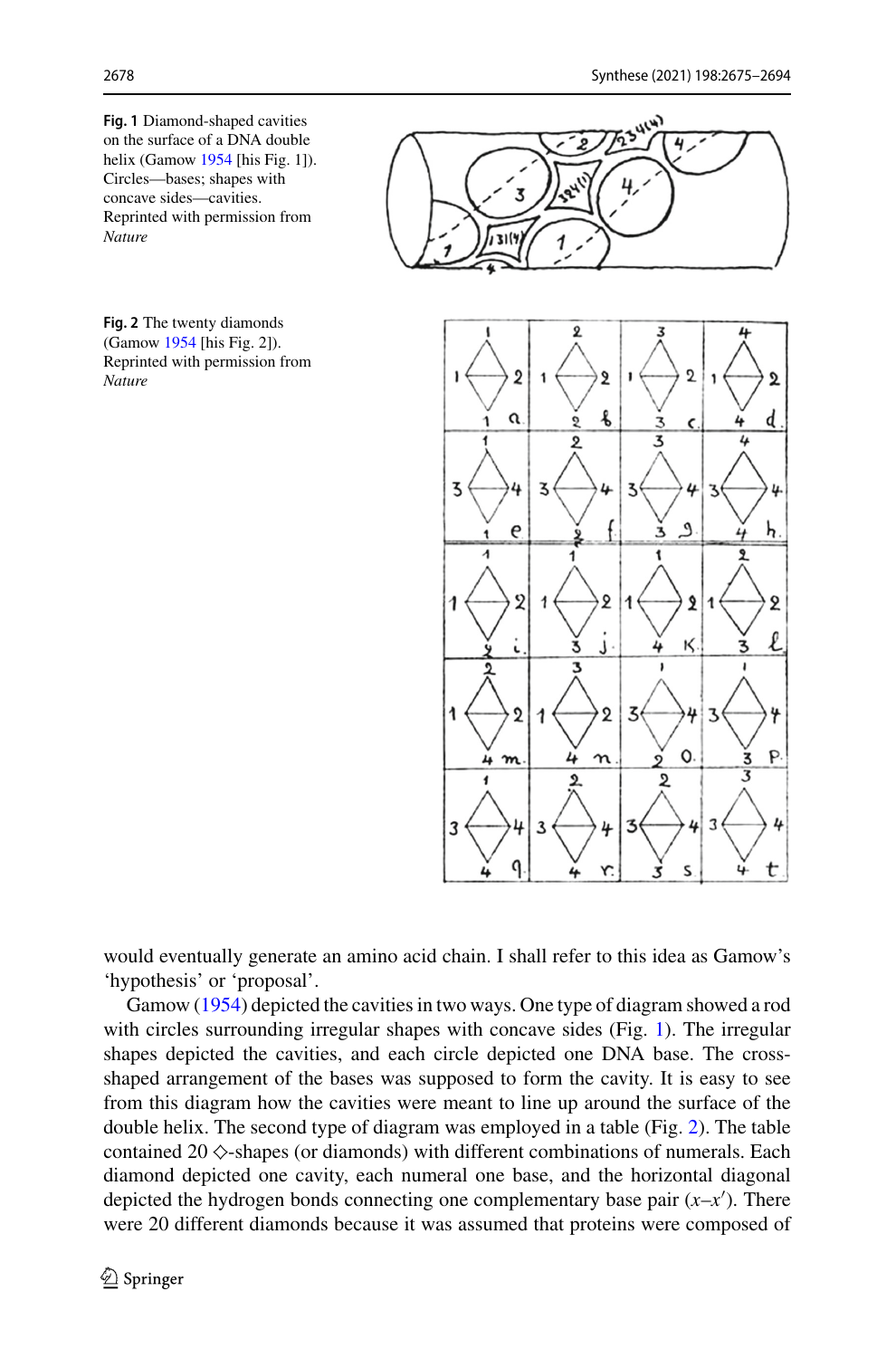

<span id="page-4-0"></span>**Fig. 3** Diagrams summarising the first steps of the diagrammatic method (Gamow et al. [1956,](#page-18-14) p. 46 [their Fig. 6]). Reprinted with permission from Elsevier

20 different kinds of amino acids and because Gamow conjectured that each cavity specified exactly one amino acid.

A crucial aspect was missing from Gamow's [\(1954\)](#page-18-9) proposal. It did not include any information about *which* of the 20 cavities specified *which* of the 20 amino acids. This issue was, however, addressed in subsequent research. One line of inquiry employed the second type of diagram, the  $\diamond$ -shape, and was briefly described in a review article (Gamow et al. [1956\)](#page-18-14). In the following I refer to this line of inquiry as Gamow's 'diagrammatic method' or 'procedure'. Its task was to establish a one-to-one assignment between the  $20 \diamond$ -shapes and the  $20$  amino acids. In other words, the procedure was meant to determine precisely which diamond depicted the leucine-specifying cavity, which diamond depicted the tyrosine-specifying cavity, and so on for all diamonds.

#### <span id="page-4-1"></span>**2.2 Overview**

Gamow et al.'s [\(1956\)](#page-18-14) description of the diagrammatic procedure was compressed and fragmentary, and only one figure illustrated the central process of modifying diagrams. Nevertheless, the description and figure contain sufficient clues for reconstructing the method. Here I summarize its main features (a more detailed reconstruction is given in Online Resource 1).

The starting point of the procedure was an empirical finding, namely that the protein insulin contained the amino acid sequence leucine-tyrosine-leucine. This finding had an immediate and obvious implication for Gamow's [\(1954\)](#page-18-9) hypothesis: the existence of a sequence of three DNA cavities in which the middle cavity specified tyrosine and the other two specified leucine. The procedure began by representing this implication in visual form: three  $\diamondsuit$ -shapes were concatenated and labelled 'Leu' or 'Tyr'. The resulting diagram (Fig. [3,](#page-4-0) but without the corner labels) depicted one tyrosinespecifying cavity flanked by two leucine-specifying cavities.

The next stage was adding corner labels to the three  $\diamondsuit$ -shapes. Of course, this could not be done by simply copying any two configurations of numerals from Gamow's [\(1954\)](#page-18-9) table (Fig. [2\)](#page-3-1). It was, after all, unclear which of the 20 configurations were appropriate for the Leu- and Tyr-diamonds. Instead, the configurations had to be worked out in a painstaking process involving many individual steps.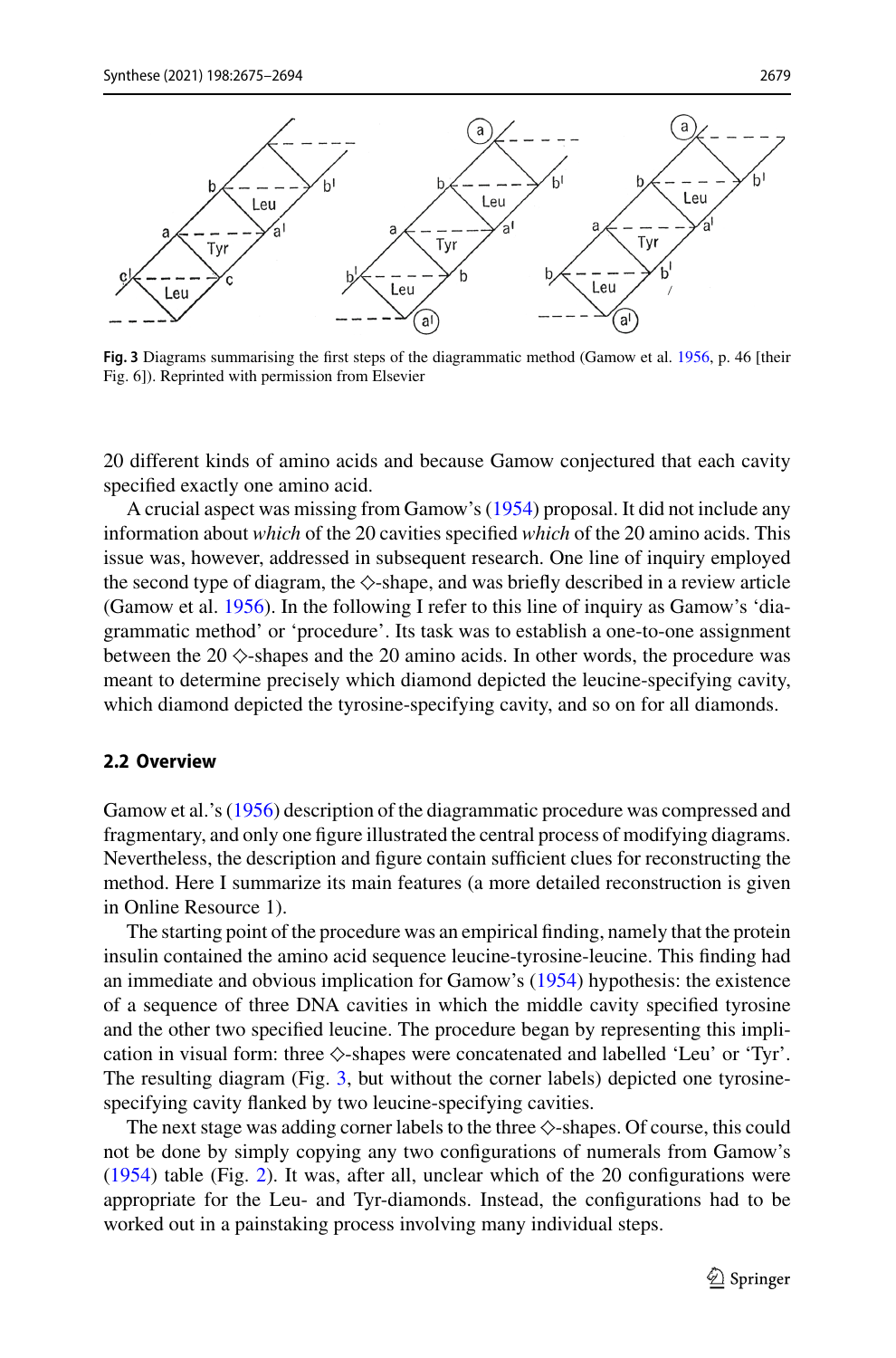Initially, the corners were labelled with letters *a, b, c* in alphabetical order (Tyrdiamond in the left diagram of Fig. [3\)](#page-4-0). A given letter stood for any of the four DNA bases (adenine, guanine, cytosine, and thymine) and different letters could designate both different *and* identical bases. So, by labelling one corner *a* and the next *b* it was left open, not only which of the four bases *a* and *b* denoted, but even whether they denoted the same base. Any given letter-labelled corner revealed no more than a DNA base in that corner of the cavity.

Nevertheless, letter-labelling conveyed additional assumptions of Gamow's [\(1954\)](#page-18-9) hypothesis. One assumption was that each cavity contained one complementary base pair (depicted as *x*–*x* ). Another was that two adjacent cavities share two bases. This assumption was depicted by two adjacent  $\diamond$ -shapes sharing two letters. For instance, the Tyr-diamond and its upper Leu-neighbour in the left panel of Fig. [3](#page-4-0) shared letters *b* and *a'*. The fact that neighbouring diamonds shared letters was crucial for labelling them. It allowed applying what might be called the 'complementarity rule' for labelling the neighbours' horizontal corner: since the upper Leu-diamond had *b* in its left horizontal corner (because its neighbour was the Tyr-diamond), one could add a *b* , and only a *b* , to the other (left panel of Fig. [3\)](#page-4-0). Furthermore, label-sharing allowed applying the 'matching rule': since the bottom corner of the upper Leu-diamond had an *a* (again, because its neighbour was the Tyr-diamond), one could add an *a* , and only an *a* , to the same corner of any other Leu-diamond, here to the lower Leu-diamond (the *a'* inside the lower circle, middle panel of Fig. [3\)](#page-4-0). In this way, the Leu-diamond was found to have letters  $b'$ – $b$  horizontally,  $a$  at the top, and  $a'$  at the bottom.

However, the letter configuration *b·a/a ·b* of the Leu-diamond did not yet represent the base configuration of a specific cavity, since the letters were deliberately ambiguous. The next task was therefore to reduce the ambiguity by replacing letters with a different set of symbols, i.e. numerals (1, 2, 3, 4). Unlike letters, different numerals always stood for different DNA bases. This convention enabled Gamow to render visually explicit the fact that the two bases forming a complementary base pair were distinct. Thus, letters  $x-x'$  were replaced with 1–2 or 3–4. While in this respect numerals were more restrictive than letters, they were equally ambiguous in another respect: a given numeral could stand for any of the four DNA bases, just like a letter. Replacing letters with numerals was therefore guided by the 'replacement rule', according to which a given letter could be replaced with any of the four numerals. This feature was employed in order to disambiguate the letter configuration  $b \cdot a/a' \cdot b'$  of the Leudiamond. For instance, replacing both  $a-a'$  and  $b-b'$  in the Leu-diamond  $(b \cdot a/a' \cdot b')$ with 3–4 yielded the β -configuration 3*·*3/4*·*4 (see Fig. [4\)](#page-6-1). Enumerating all possible letter-to-numeral replacements revealed three additional numeral configurations for the Leu-diamond,  $\alpha$ ,  $\gamma$ , and  $\delta$  (Fig. [4\)](#page-6-1).

A comparison showed that the four numeral configurations  $\alpha$ ,  $\beta$ ,  $\gamma$ , and  $\delta$  were identical with configurations *i*, *t*, *o*, and *n* (respectively) from Gamow's [\(1954\)](#page-18-9) table. It should be noted that it is possible to derive additional configurations for the Leudiamond. For example, replacing both  $a-a'$  and  $b-b'$  with 4–3 (instead of 3–4) would yield an additional configuration, 4*·*4/3*·*3. But Gamow did not count that configuration as distinct due to the 'rotation rule' for modifying diamonds: two configurations count as the same configuration if (and only if) they can be transformed into one another by mentally rotating the diamond sideways or bottom-up by 180 ° (see Online Resource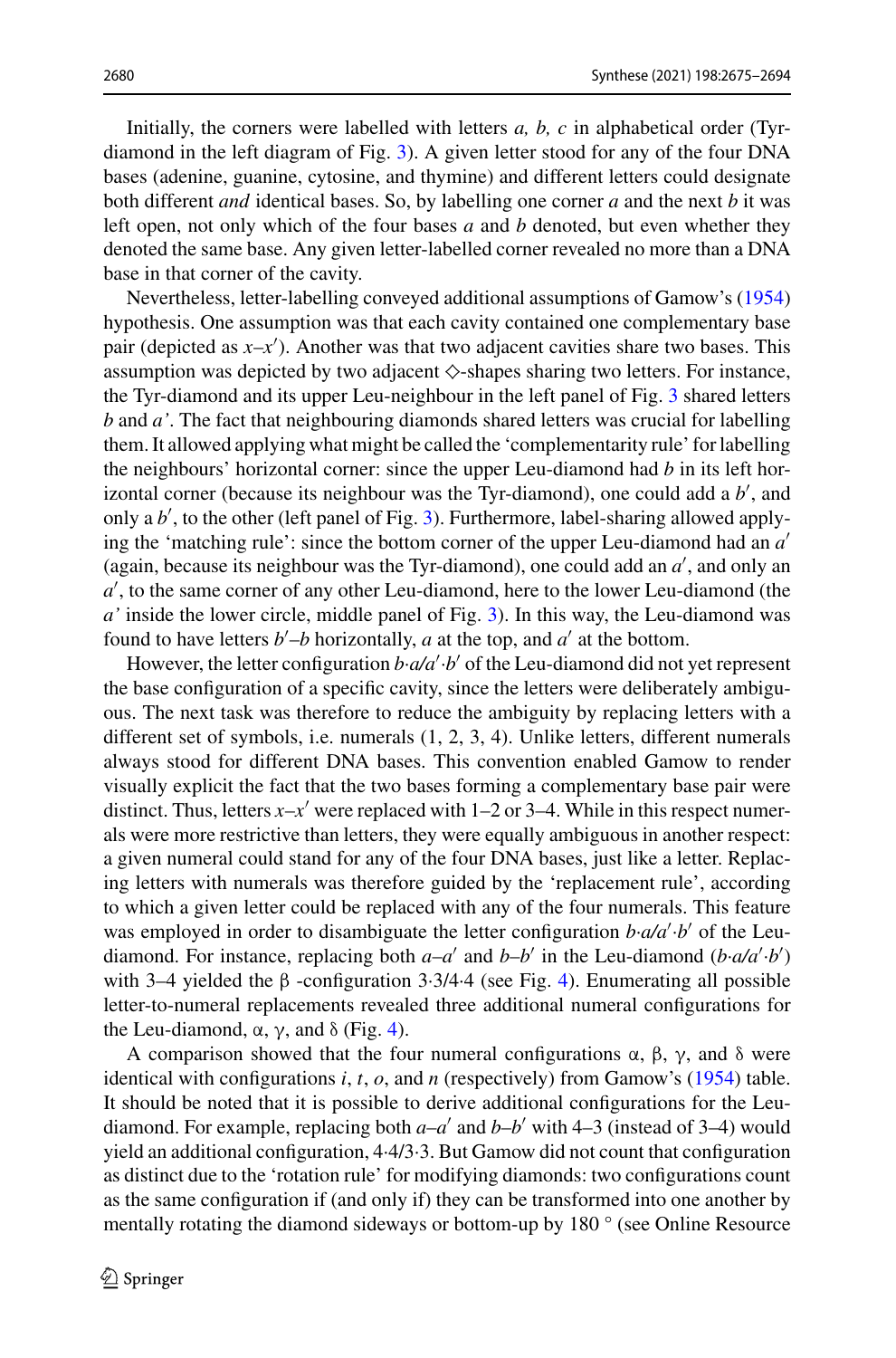

<span id="page-6-1"></span>**Fig. 4** The four possible numeral configurations of the Leu-diamond (Gamow et al. [1956,](#page-18-14) p. 47 [their Fig. 7]). Reprinted with permission from Elsevier

2). This rule expressed Gamow's assumption that swapping bases of a cavity sideways or bottom-up would make no functional difference, i.e. the cavity would specify the same amino acid.

Next, Gamow et al. [\(1956\)](#page-18-14) sought to determine which diamonds represented the cavities for tyrosine, glutamic acid, and phenylalanine (see Online Resource 3). For this purpose, they used several additional amino acid sequences, among them phenylalanine–phenylalanine-tyrosine. Synthesizing this sequence required, on Gamow's [\(1954\)](#page-18-9) hypothesis, a corresponding series of cavities, which was represented as a series of Phe–Phe-Tyr diamonds. Gamow's derivations revealed that the middle diamond was either the *i* or *a*-diamond from Gamow's [\(1954\)](#page-18-9) table. However, these diamonds needed to be assigned to the cavities for leucine, tyrosine, and/or glutamic acid during the derivation. They could therefore not be the configurations of a Phespecifying cavity. So, Gamow and his co-workers performed further derivations based on the remaining possible configurations for Leu. But the outcome was always the same: any configuration derived for the middle diamond had already been attributed to other diamonds in earlier steps of the derivation. No configuration was left for the Phe-diamond. The consequences for Gamow's proposal will be explored in Sect. [4.4.](#page-11-0)

This completes my summary of the diagrammatic method.

### <span id="page-6-0"></span>**3 The syntax and semantics of diamond diagrams**

Let us take a closer look at the syntactic and semantic features of diamond diagrams. *Syntactic* features of diamonds were shapes like  $\diamond$  and '4'. These shapes belonged to a set of elementary characters that could be combined into fully labelled diamonds. The fully labelled diamonds were complex characters that constituted "well-formed figures" (Perini [2005b\)](#page-19-0). Online Resource 4 gives the definition of a well-formed figure for diamond diagrams. An important aspect of being well-formed was the exclusion of many potential shapes, such as  $\nabla$  and '5'. The fact that the elementary characters could be combined in a specific way into complex characters is important, because it rendered diamonds syntactically articulate in Goodman's [\(1976\)](#page-18-6) sense.<sup>[2](#page-6-2)</sup>

<span id="page-6-2"></span><sup>&</sup>lt;sup>2</sup> Characterizing the diamond diagrams as syntactically and semantically articulate does not imply that they are truth-apt and/or express propositional content. Perini's [\(2005b\)](#page-19-0) claims to this effect are controversial (Goodwin [2009\)](#page-18-8) and, moreover, orthogonal to the issue addressed here.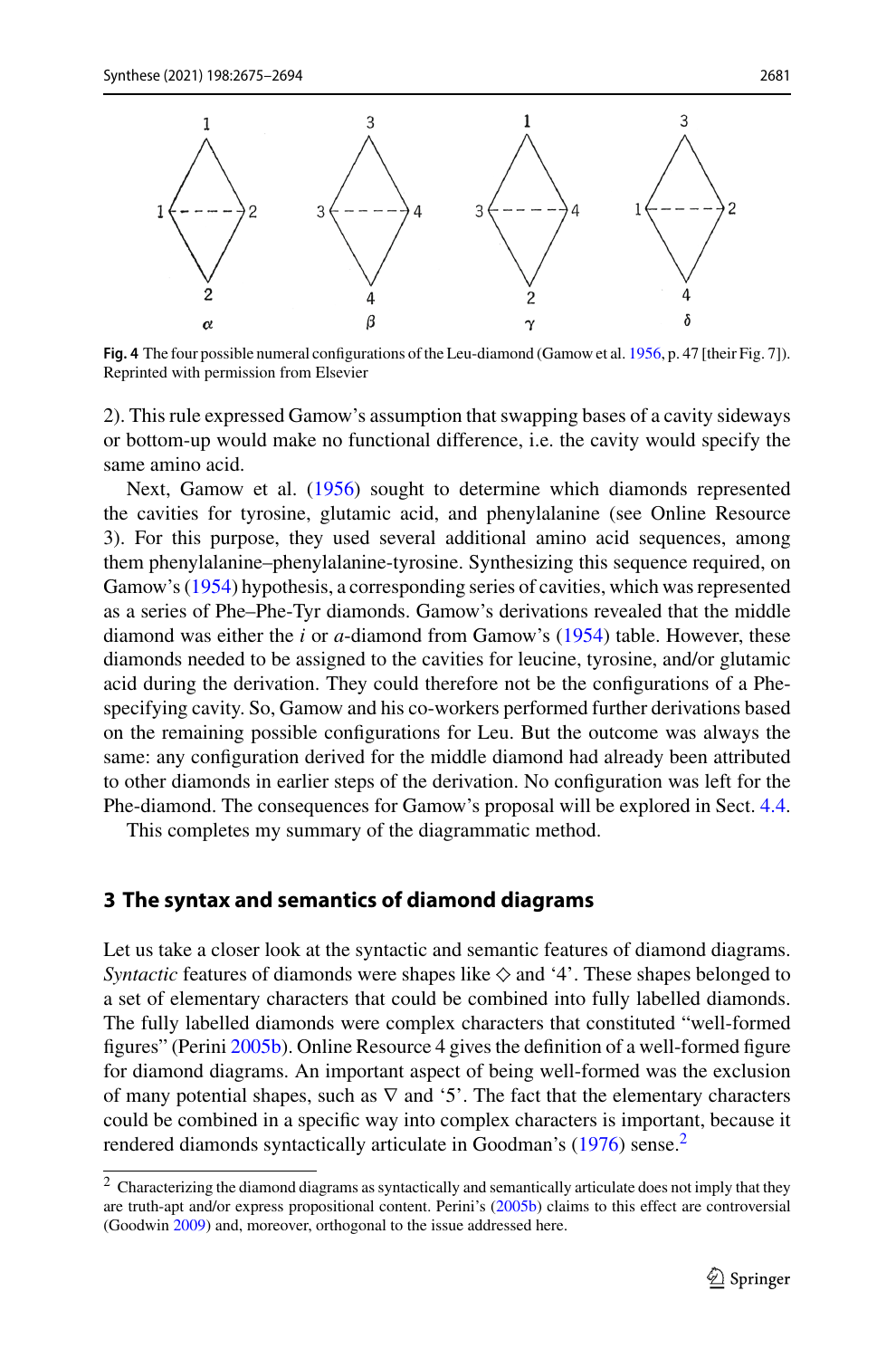The diamonds also had *semantic* features (see Online Resource 5). Constituents such as '4', the  $\diamond$ -shape, and 'Leu' stood for a DNA base, a cavity, and the ability to specify leucine, respectively. A fully labelled diamond represented a template unit, i.e. an entity responsible for attracting one type of amino acid. The diamond-shape and corner labels reflected Gamow's [\(1954\)](#page-18-9) hypothesis that the template units were diamond-shaped cavities, each formed by four DNA bases. Concatenations of several diamonds depicted the linear arrangement of cavities along the surface of the DNA double helix. Furthermore, diamonds were semantically articulate. That is, the meaning of complex characters was determined by the meaning of its elementary characters and their spatial arrangement. For instance, the complex character that resulted from writing 'Leu' inside a  $\diamond$ -shape represented a leucine-specifying cavity.<sup>3</sup>

Clearly, Gamow's [\(1954\)](#page-18-9) diamonds had representational targets, namely the template units for amino acids. But as we know today, the actual template units are base triplets, not cavities. Since the diamonds depicted template units as diamondshaped entities, each composed of four bases across both DNA strands, the diamonds *mis*represented their targets. So, the diamonds failed to represent correctly, but this does not mean that they failed to represent simpliciter, in the sense of lacking representational content. It is widely acknowledged that misrepresentations are a subset of representations. To deny this would be to require that representations be veridical, which is an implausible requirement for models (Suárez [2015\)](#page-19-8). In short, diamonds did represent the template units of amino acids, albeit incorrectly.

## <span id="page-7-0"></span>**4 Modelling with diamond diagrams**

We can now proceed to the central issue, the use of diagrams as models. By models I mean systems that (1) represent a target, whether correctly or incorrectly, and that (2) are the subjects of modifications that, ultimately, allow learning about targets (Frigg & Hartmann  $2012$ .<sup>[4](#page-7-2)</sup> The process of learning from models is often taken to involve three stages (Hughes [1997;](#page-18-15) Frigg and Hartmann [2012\)](#page-18-0). Roughly, scientists construct a model that represents the target ('denotation'); they explore the model in order to learn more about the model's own features and behaviours ('demonstration'); and they draw inferences from the model to the target ('interpretation'). I endorse one important modification to Hughes'  $(1997)$  account<sup>5</sup>: 'denotation' and 'interpretation' should be

<span id="page-7-1"></span><sup>3</sup> The emphasis in this paper on semantics, syntax, and models may be reminiscent of the syntax-semantics debate about scientific theories. But my goal is to identify features of a type of diagram that are important for modelling, and I make no claims about whether they are relevant to the ontology of diagrams. I also do not aim to contribute to an ontological account of scientific theories or of models in the sense of non-linguistic, set-theoretical structures that interpret theories.

<span id="page-7-2"></span><sup>4</sup> Following Frigg and Hartmann [\(2012\)](#page-18-0), I focus on the epistemic aspect of Hughes' [\(1997\)](#page-18-15) account. Hughes also intended it as an analysis of scientific representation (Gelfert [2016\)](#page-18-16), an analysis I bracket for the purposes of this paper.

<span id="page-7-3"></span><sup>&</sup>lt;sup>5</sup> Interestingly, diagrammatic reasoning figures prominently in Hughes' [\(1997\)](#page-18-15) argument. His argument is based on Galileo's use of diagrams for investigating the movement of objects. Galileo's diagrammatic method differs markedly from Gamow et al.'s [\(1956\)](#page-18-14). Gamow's diagrams represented physical objects and components of a mechanism; Galileo represented physical properties (e.g. speed) of a generic object that was not part of a mechanism. Furthermore, while Galileo's investigated how properties interrelate, Gamow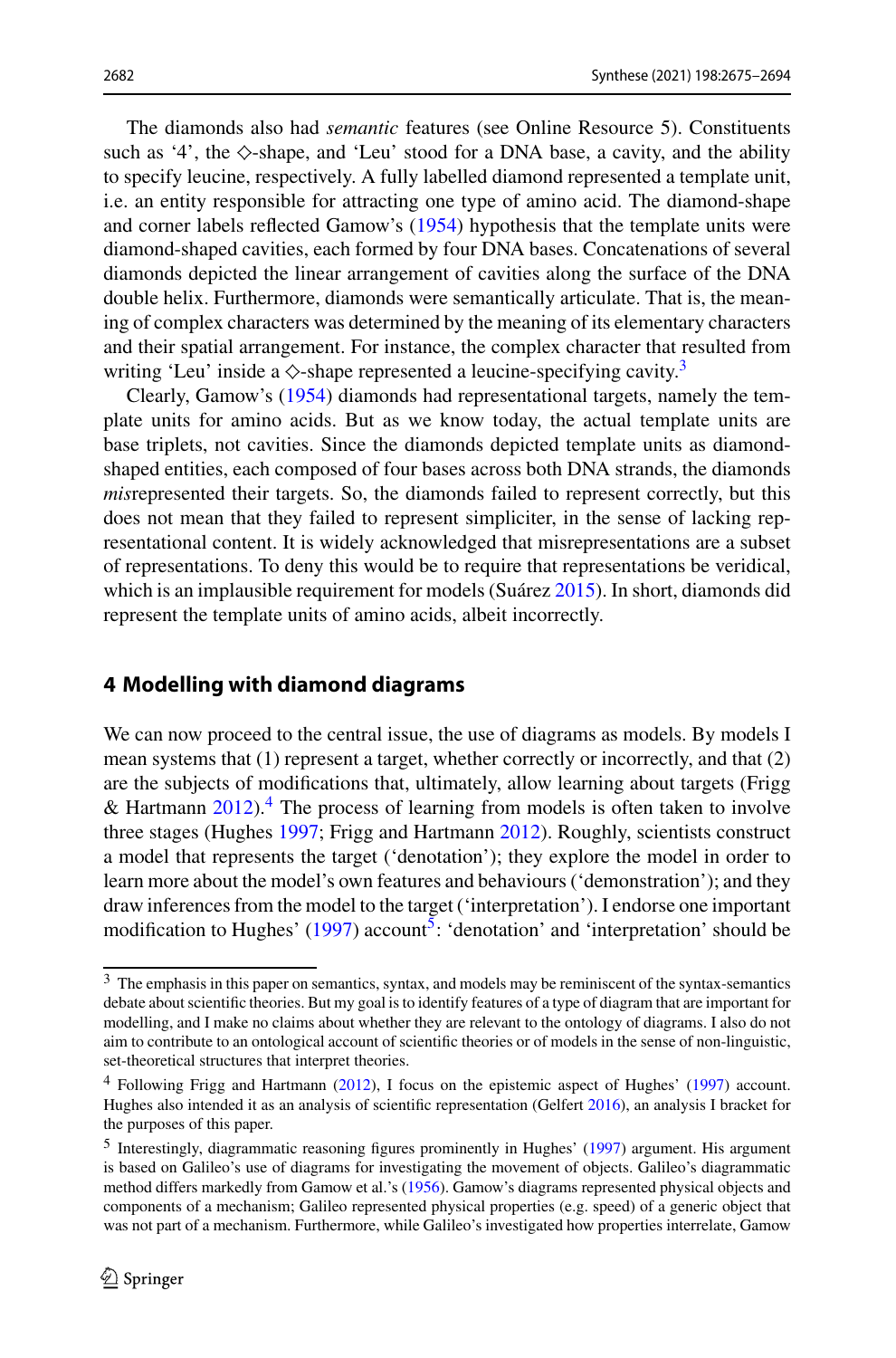interpreted non-veridically. That is, denotation need not imply the target's existence, and interpretation need not imply truth (Suárez [2015\)](#page-19-8).

The aim of the following sections is to show that and how Gamow's diamond diagrams were employed as models in Gamow et al.'s [\(1956\)](#page-18-14) diagrammatic procedure. I structure the discussion along Hughes' three modelling stages.

### **4.1 Denotation**

Recall the first stage of the diagrammatic procedure (Sect. [2.2\)](#page-4-1). The first stage consisted in concatenating three  $\diamond$ -shapes and adding to each shape one label, such as 'Leu' or 'Tyr'. Combining a  $\diamond$ -shape with a label like 'Leu' sufficed to establish a representational relation between the shape and its target, a template unit. That is, the combination was sufficient to stipulate the shape as representing a leucine-specifying cavity. Specifying amino acids was the cavities' main function. So, by representing the cavity as specifying leucine, the cavity was individuated in terms of its function; the cavity's physical properties were left open, especially its base configuration.

In short, the first stage of the diagrammatic procedure established a representational relation between a diamond diagram and its target. This stage is a distinct phase of modelling, which Hughes [\(1997\)](#page-18-15) called 'denotation'. For Hughes [\(1997\)](#page-18-15), however, denotation involved additional features. Denotation presupposed the existence of the target and the need to test denotation through demonstration and interpretation. But neither was required for learning from diamond diagrams. The feature of 'denotation' I wish to retain from Hughes' account is the establishment of a 'stand-in' (or representational) relation between model and target.

#### **4.2 Demonstration**

During the next phase of modelling, a model is manipulated and explored with the aim of learning about it ('demonstration', Hughes [1997\)](#page-18-15). The gradual addition and replacement of corner labels exemplifies this phase. This section explores how the modifications were implemented and what was learned as a result.

Consider first how the diagrams were modified. One important aspect of modifying diamonds was the use of a restricted symbol set. Only symbols from that set were added. Another key aspect was that adding corner labels to one diamond was not just relevant for that diamond, but also for labelling its neighbours. Since two neighbours shared two bases, labelling one diamond was tantamount to labelling two of the neighbour's corners. Its two remaining corners were then labelled by taking the already assigned labels as inputs to the rules that guided the modifications. There were four such rules (Table [1\)](#page-9-0). Although Gamow et al. [\(1956\)](#page-18-14) did not articulate them explicitly, they can be shown to be operative by reconstructing the diagrammatic procedure and aiming to replicate its results.

Footnote 5 continued

conducted mechanistic research by identifying physical properties of functionally defined entities. And whereas Gamow's method relied on the successive transformation of diagrams according to syntactic rules, Galileo's appears to have relied on comparing the properties of two diagrams. A more detailed comparison between these methods is a topic for another time.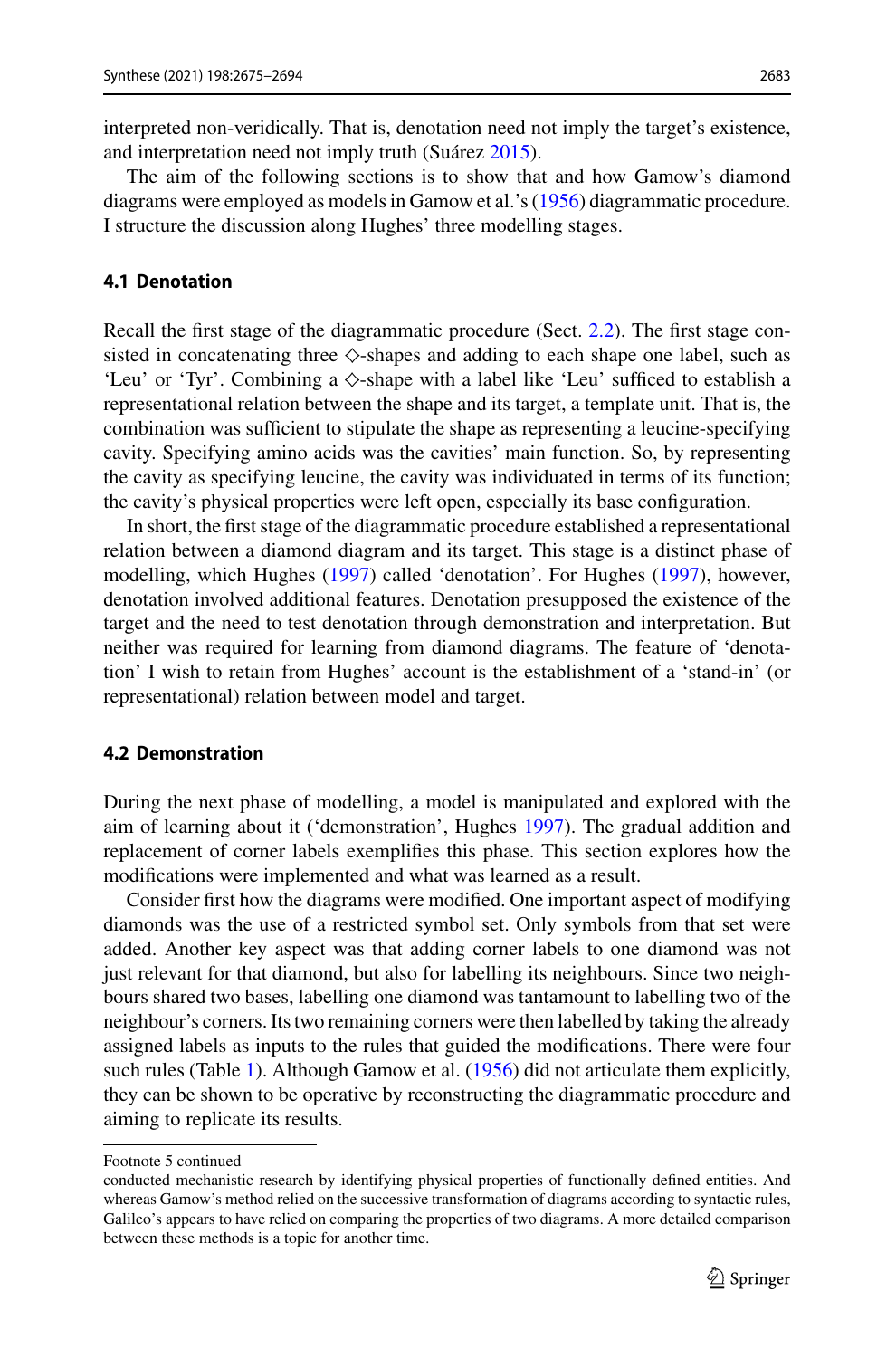| Rule                  | Example                                                                                                                                               | Underlying assumption                                                                                     |
|-----------------------|-------------------------------------------------------------------------------------------------------------------------------------------------------|-----------------------------------------------------------------------------------------------------------|
| Complementarity rules | If a diamond has a $c$ in one<br>horizontal corner, then one can add<br>a $c'$ in the opposite corner                                                 | All cavities have one pair of<br>complementary bases                                                      |
| Matching rules        | If a diamond's corner is labelled $c$ ,<br>then the corresponding corner of<br>another instance of the same type<br>of diamond can also be labelled c | Cavities specifying the same type of<br>amino acid possess the same<br>configuration of bases             |
| Replacement rules     | A letter in a corner can be replaced<br>with one of the four numerals                                                                                 | All corners of a cavity can be<br>occupied by any of the four bases                                       |
| Rotation rules        | Labels for the horizontal corners can<br>be swapped sideways. Labels for<br>the top and bottom corners can be<br>swapped bottom-up                    | Cavities whose bases are swapped<br>sideways and/or bottom-up<br>determine the same kind of amino<br>acid |

<span id="page-9-0"></span>**Table 1** Implicit rules in Gamow's diagrammatic method

The rules exhibited two features that deserve closer attention. First, the rules were sensitive only to the form or shape of the 'input' symbol, not to its meaning. For instance, when one horizontal corner of a diamond was labelled with an *a*-shape, then and only then should *a'* be added to its opposite corner. The fact that *a* represented a nucleic acid base was irrelevant for determining what mark to add. Equally irrelevant were the physico-chemical properties of the depicted entities (bases), e.g. the effect of a base on the ability of a cavity to interact with amino acids. Rules for modifying symbols that are sensitive to the syntactic properties of a symbol, while insensitive to its semantic properties, are commonly known as "syntactic rules" (e.g. Haugeland [1985\)](#page-18-7). The rules of Gamow's diagrammatic method were syntactic in this sense.

Second, the rules were designed to reflect Gamow's [\(1954\)](#page-18-9) assumptions about protein synthesis (Table [1\)](#page-9-0). The complementarity rule, for example, prescribed an *x'* shape to one horizontal corner just in case there already was an *x*-shape in the other. The rule thus guaranteed the addition of labels for complementary bases. Note that the rules were purely syntactic even though they reflected Gamow's assumptions. This is because a syntactic rule in the technical sense is simply one whose output symbol (e.g. *a* ) depends exclusively on the syntactic properties of the 'input' symbol (here, the *a*-shape). And the rules satisfied this condition.

I now turn to the second question: what did the modifications reveal about the diamond diagrams themselves? The main findings concerned the numeral configurations of functionally individuated  $\diamond$ -shapes. The Leu-diamond, for example, was shown to have four possible configurations of numerals,  $\alpha$ ,  $\beta$ ,  $\gamma$ , and  $\delta$  (Fig. [4\)](#page-6-1). And since identifying the possible configurations also revealed the impossible ones, it followed that the Leu-diamond could not have any of the other  $20 - 4 = 16$  configurations present in Gamow's table (Fig. [2\)](#page-3-1). Similar sets of possible and (larger) sets of impossible configurations were identified for the Tyr-, Glu-, and Phe-diamonds. None of these results were predictable from the initial, functionally defined  $\diamond$ -shapes alone. Another, more specific finding concerned the Phe-diamond. The Phe-diamond turned out to have two possible configurations, both of which had already been assigned to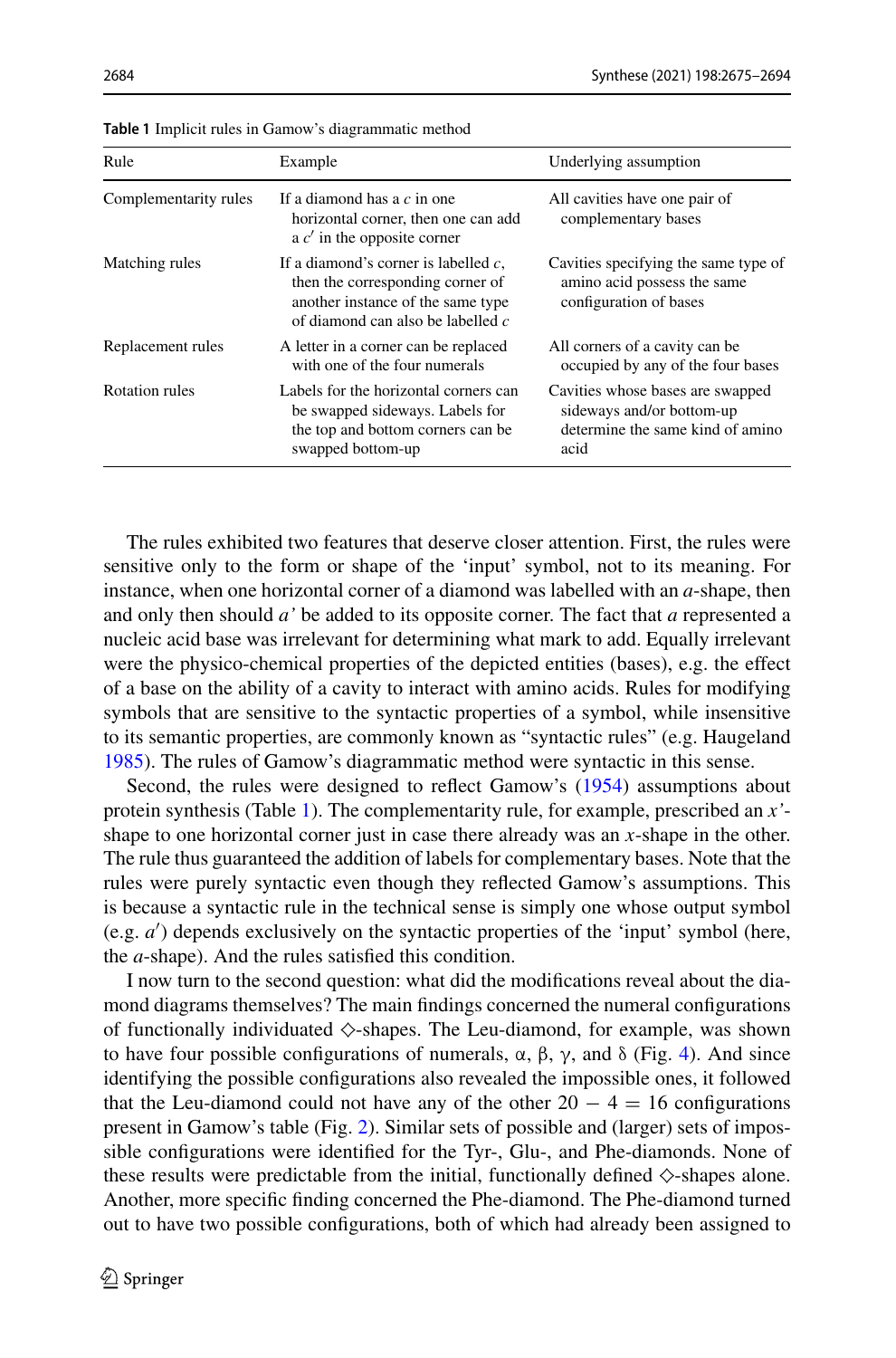other diamonds. So, although possible configurations of the Phe-diamond could be identified, an inconsistency ensued.

### **4.3 Interpretation**

Gamow and his co-workers moved quickly from findings about diagrams to conclusions about their targets. The configurations of the Leu-diamond, for example, were taken to reveal something about the leucine-specifying *cavity*. In this section I consider how diagram-to-target inferences were achieved and how they were justified. The inferential step from the model to its target is the final stage of modelling ('interpretation', Hughes [1997\)](#page-18-15).

Let us first look at how diagram-to-target inferences were implemented. Consider the inference from the Leu-diamond: the leucine-specifying cavity can have only one of the base configurations depicted by α, β, γ, and δ (Fig. [4\)](#page-6-1). It is helpful to distinguish between two aspects of this inference and of analogous inferences from other diamond diagrams. First, the inference was about one specific type of cavity and, second, the cavity could have only one base configuration.

The first aspect was a matter of semantically interpreting physical marks on paper. Recall that the derived diagrams were semantically articulate complex characters, and so their meaning could be derived from their elementary marks. In the case at hand, the complex characters  $\alpha$ ,  $\beta$ ,  $\gamma$ , and  $\delta$  were each composed of the following elementary marks: a  $\diamond$ -shape and a combination of numerals '1', '2', '3', and/or '4' in the corners (Fig. [4\)](#page-6-1). Given the meanings of these marks and their arrangement, it followed that each complex character represented a leucine-specifying cavity with four distinct configurations of DNA bases. It might be objected that drawing this inference could not have been *only* a matter of semantic interpretation, but also required attending to the symbols' syntactic properties. After all, different marks meant different things. And it is true that the inferences were, in this sense, affected by both semantics *and* syntax. But note that semantic interpretation included, and indeed commenced with, ascertaining the syntactic properties of derived, complex characters. Only then could it be decided what they depicted (and what they depicted was determined by the meaning of the elementary characters and their arrangement). Here I am concerned with identifying the meaning of the diagrams *after* they had been derived during the previous modeling phase.

The second aspect of the inference, i.e. the claim that the cavity could have only one base configuration, was not a matter of semantic interpretation. It was, instead, a consequence of Gamow's [\(1954\)](#page-18-9) assumption that each of the 20 amino acids were specified by only one of the 20 cavities, rather than by several. Hence, only one of the four complex characters could represent the leucine-specifying cavity. In conclusion, diagram-to-target inferences were achieved by means of combining parts of Gamow's hypothesis with semantic interpretations of syntactic marks.

So far, we focused on the mechanics of diagram-to-target inferences. Now we ask how they were justified. Justification becomes an issue mainly because of the earlier stage of deriving diagrams. As noted in the introduction, diagrams offer no physical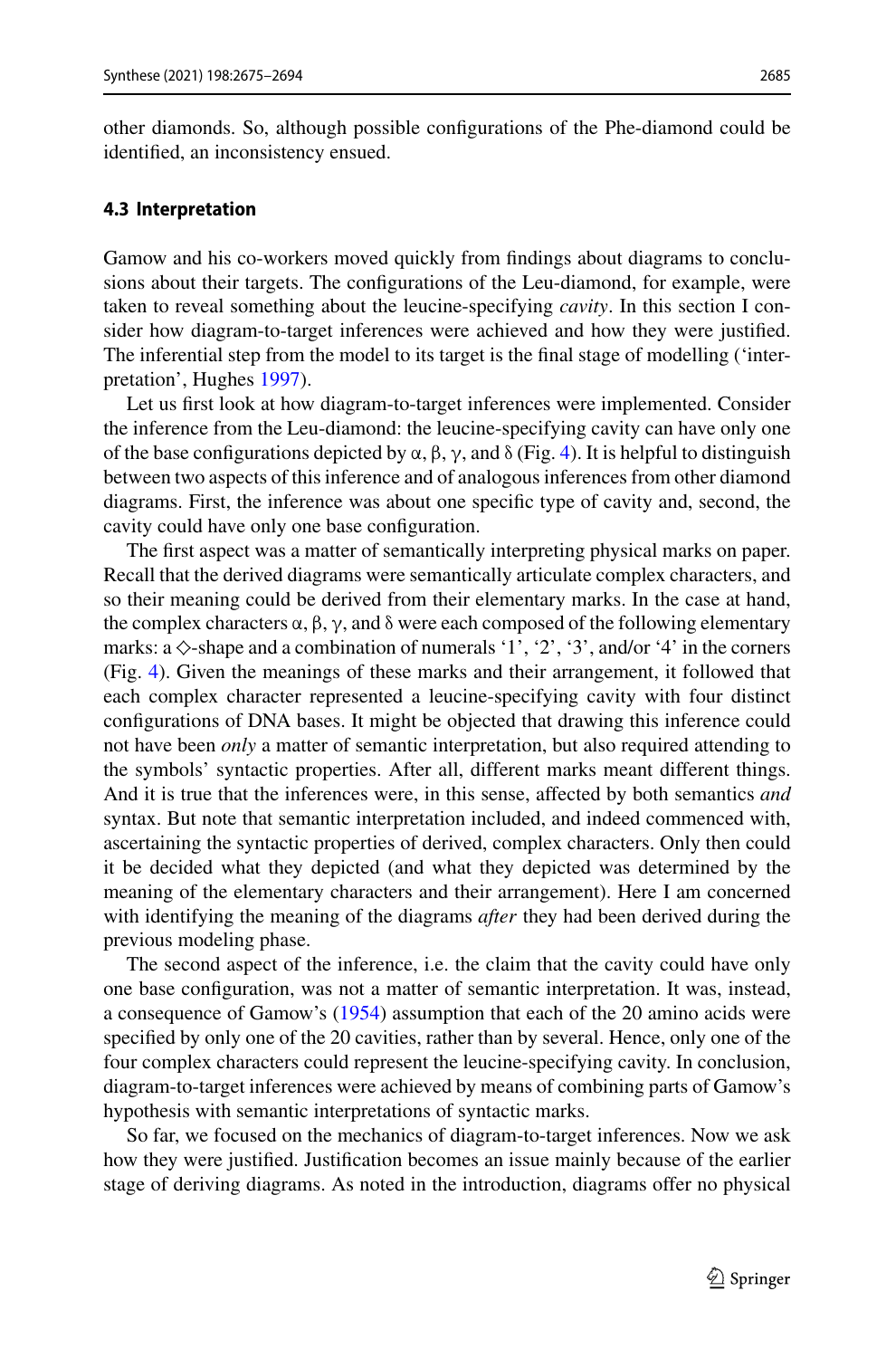resistance to arbitrary changes. But the latter need to be prevented somehow in order to secure scientifically valuable inferences.

Two factors for preventing arbitrary changes involved syntax. One factor was the adherence to syntactic rules. Each modification, every addition of a letter and every replacement by a numeral, followed one of the rules. All other potential modifications were therefore illegitimate. In addition, all modifications drew on a pre-defined set of elementary marks and their combinations. All and only the marks and combinations taken from that set qualified as well-formed. Hence, baroque squiggles were prevented because they did not belong to the relevant set.

Yet, while adherence to these constraints was important, it was insufficient. For the constraints might themselves have been arbitrary. One can easily invent syntactic rules that draw from the same pre-defined set of marks but nevertheless generate nonsense (e.g. a rule to replace '*a*' with 'Phe'). Similarly, the meaning of individual marks might be inappropriate (e.g. '*a*' denotes *arm*). Such pitfalls were avoided by strictly limiting what the marks and rules could express.

Marks with inappropriate meanings were excluded by requiring marks to reflect the assumptions of Gamow's [\(1954\)](#page-18-9) hypothesis. For instance, given the assumption that the template units were composed of DNA bases, there had to be marks that represented those bases (e.g. the numeral *a*). Nonsensical conclusions about, say, arms were thus avoided. Similarly, the syntactic rules were designed to express various parts of Gamow's proposal. For example, his assumption that cavities contain one complementary base pair was reflected by the complementarity rule (Table [1\)](#page-9-0). Implementing this rule was therefore the means for visualising the corresponding assumption.

The final ingredient for ensuring meaningful results were empirical data, i.e. the few known amino acid sequences. On Gamow's proposal, these data immediately required the existence of a series of DNA cavities for exactly the amino acid sequence that had been found. We saw that the first stage of the diagrammatic procedure was to produce a diagram of these cavities. The significance of this move is now apparent: it ensured that the initial diagram (of concatenated diamonds) expressed both the data and Gamow's proposal, rather than anything else; and it tied all subsequent modifications to the known sequence data.

#### <span id="page-11-0"></span>**4.4 The scientific value of modelling with diamond diagrams**

Gamow's [\(1954\)](#page-18-9) original proposal for protein synthesis had a significant gap. While the proposal stipulated that each of the 20 cavities attracted one of the 20 amino acids, it remained silent about which cavity specified which amino acid. Gamow et al. [\(1956\)](#page-18-14) sought to close this gap by manipulating diagrammatic representations of cavities, and they succeeded to some extent. For some amino acids it was possible to narrow down the set of possible cavities to a few candidates. The method revealed, for example, that the amino acid leucine was (purportedly) specified by one of four cavities (those represented by diagrams α, β, γ, and δ), although it could not determine the particular one. But the method had at least narrowed down the options from 20 to 4. Similar findings were made for the cavities (purportedly) specifying tyrosine, glutamic acid, and phenylalanine. The diagrammatic method therefore significantly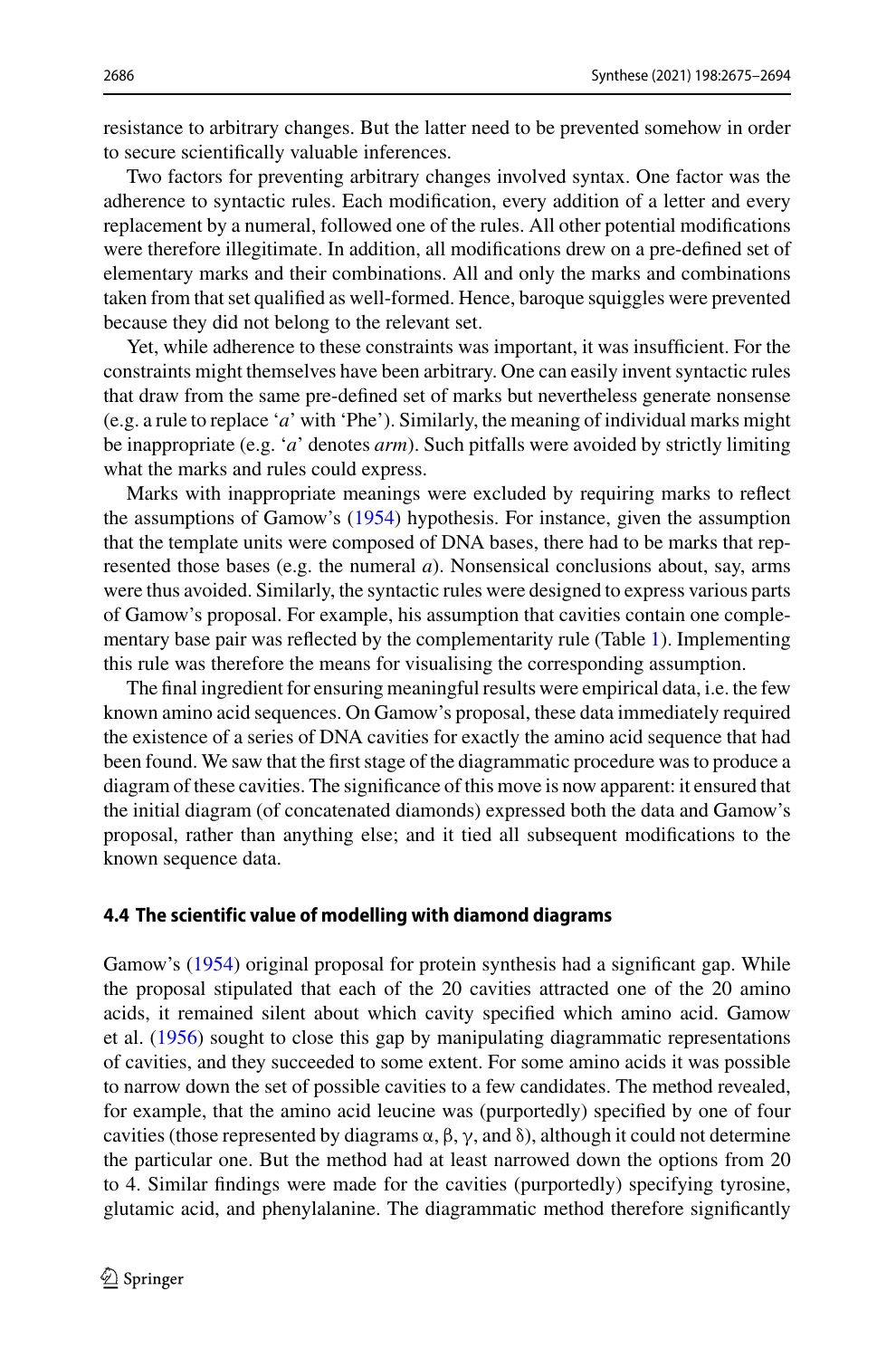elaborated Gamow's original proposal. And elaborating hypotheses about biological mechanisms is recognized as an important part of mechanistic research.

It is worth pausing for a moment and consider how the diagrammatic procedure served to elaborate Gamow's [\(1954\)](#page-18-9) hypothesis. The key was to exploit as fully as possible the empirical data by working out what they meant for Gamow's proposal. The means for working out the implications was the diagrammatic method. Obvious implications, i.e. the existence of cavities that could specify a known sequence of amino acids, could be depicted immediately as a series of functionally individuated diamonds. This made the implications explicit in visual form. The less obvious implications, i.e. a cavity's base configuration, had to be worked out step-by-step. But again, the purpose of working with diagrams was to render these implications visually explicit, as well as Gamow's theoretical assumptions. For instance, a diamond whose left corner had been labelled with mark *c* required, via the complementarity rule, that its opposite corner be labelled *c'*. Adding the mark *c'* to this diamond made visually explicit Gamow's assumption that the cavity depicted by the diamond had a complementary base pair. Since each modification brought out an assumption of Gamow's proposal or an implication from the empirical data, the final diagrams represented everything that could be learned from the sequence about Gamow's hypothesis (and only that).

Another feature of the diagrammatic method worth emphasizing was the reliance on syntactic symbol manipulation. During the 'demonstration phase', the diagrams were modified based on the symbols' syntactic properties and a set of syntactic rules. It was unnecessary to remember the symbols' meanings or the rules' assumptions; in fact, this might have been distracting. By contrast, diagram-to-target inferences relied on recovering the symbols' semantics, a recovery enabled by the fact that the derived, complex character were semantically articulate.

Eventually, the method led to the refutation of Gamow's [\(1954\)](#page-18-9) hypothesis. The fact that the diagrammatic procedure was able to do so further underscores its scientific import. But what was the basis for this capacity? Recall the attempt to identify the cavity for phenylalanine (Sect. [2.2](#page-4-1) and Online Resource 3). Working out the corner labels of the middle diamond in the series Phe-Phe-Tyr showed that it was impossible for that diamond to depict a phenylalanine-specifying cavity. It was therefore impossible for two phenylalanine-specifying cavities to occur next to a tyrosine-specifying cavity. Such a sequence of cavities could not exist. But without that sequence, the amino acid sequence phenylalanine–phenylalanine-tyrosine could not be synthesized in the way Gamow had proposed. Gamow's [\(1954\)](#page-18-9) proposal was thus refuted. Francis Crick employed the diagrammatic method to reach the same conclusion (Stegmann online first).

How the diagrammatic method contributed to this refutation can be clarified with a semi-formal reconstruction:

1. The amino acid sequence phenylalanine–phenylalanine-tyrosine exists

[Sanger's sequence data]

2. The amino acid sequence phenylalanine–phenylalanine-tyrosine is caused by a corresponding sequence of DNA cavities

[application of Gamow's [\(1954\)](#page-18-9) hypothesis to Sanger's sequence data]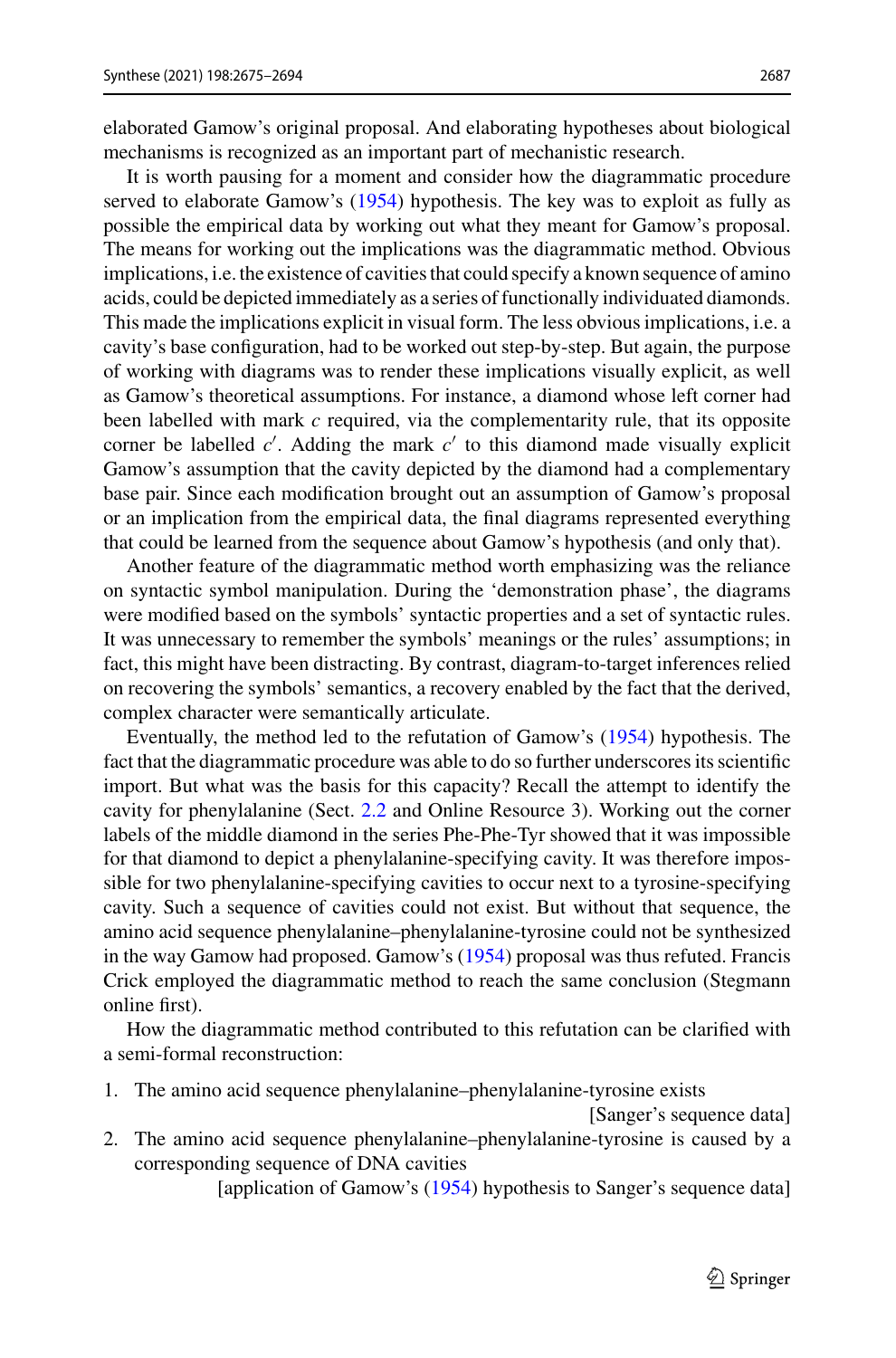3. The corresponding sequence of cavities does not exist

[Inference from diagrams]

 $[1-3]$ 

[2, C1]

- C1 The amino acid sequence phenylalanine–phenylalanine-tyrosine is *not* caused by a corresponding sequence of cavities
- $C_2$  Gamow's [\(1954\)](#page-18-9) hypothesis is false

Sanger's data demonstrated the existence of a specific sequence of amino acids (premise 1), whose production would have required a corresponding sequence of DNA cavities (premise 2). However, the diamond diagrams implied that this sequence could not exist (premise 3). Premise 3 was an inference both generated and justified by diamond diagrams, and the diagrams had been derived via the diagrammatic method. So, the method contributed to the refutation of Gamow's hypothesis in virtue of supplying one of its premises.

## <span id="page-13-0"></span>**5 Implications**

It is time to apply the lessons of diamond diagrams to the general questions about modelling with diagrams.

1. *What does a diagram's syntax and semantics contribute to its modelling role?*

The presence of syntactic and semantic features in diagrams is well-established (Goodman [1976;](#page-18-6) Klein [2003;](#page-18-4) Perini [2005b\)](#page-19-0), but their specific contributions to modelling received little attention. One exception is Klein's [\(2003\)](#page-18-4) work on Berzelian formulas. According to Klein,

"Berzelian formulas were easy to manipulate. The only syntactic rule which had to be followed was the additivity of the symbols." 276 "[T]he syntax of these tools [Berzelian formulas] and aspects of their semantics which had been blackboxed in their first practical applications guided chemists' work on paper and contributed to conceptual development" 267

For Klein, both syntactic and semantic properties of Berzelian formulas contributed to "conceptual development". In addition, Klein maintains that both syntax and semantics "guided chemists' work on paper", which I take to mean that they affected how Berzelian formulas were manipulated on paper: manipulating Berzelian formulas depended on one syntactic rule ("additivity") and on their meaning ("aspects of their semantics"). However, Klein leaves open which semantic aspects were involved and how they contributed to manipulating the formulas.

The general importance of both syntax and semantics is manifest in the case of diamond diagrams, too. But the diamond diagrams show that syntax and semantics became important at different stages of modelling. The modification of diamond diagrams ('demonstration') depended only on their syntactic properties insofar as their semantic properties had no influence on how they were modified. Semantic properties became important once the changes had been made and scientists wanted to draw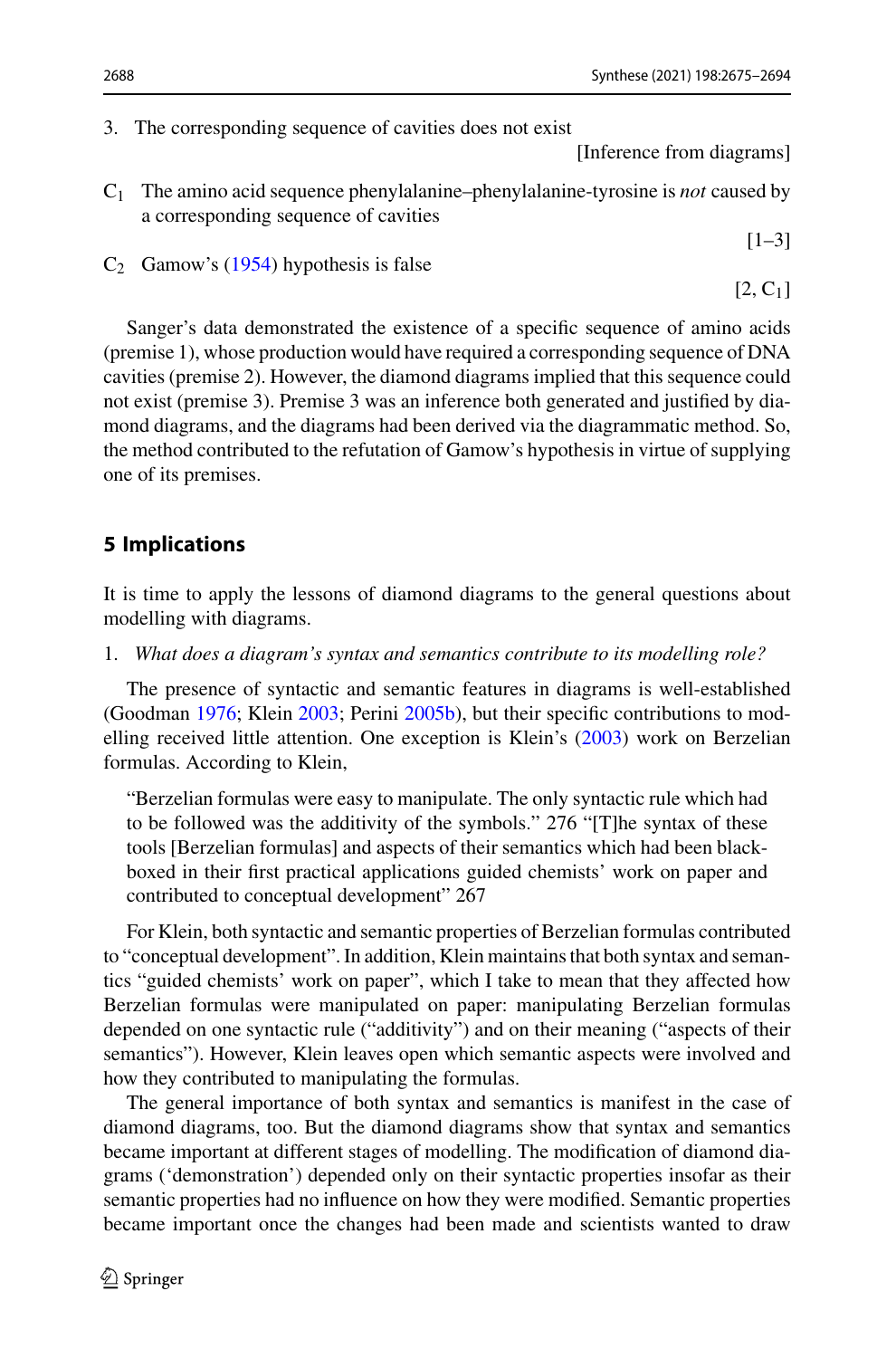inferences from the amended diagrams ('interpretation'). These inferences relied on the fact that the shapes had pre-specified meanings and were semantically articulate.

This division of labour between syntax and semantics may apply to other types of diagrams, as well. For instance, the additivity rule of Berzelian formulas was sensitive to the syntactic properties of the marks, but it is unclear precisely which aspects of their semantics, if any, co-determined the rule's outcome. On closer inspection it may therefore turn out that Berzelian formulas implemented the same division of labour. Moreover, the division makes sense in the light of what is known about the psychology of reasoning with diagrams. Several psychological studies have shown that diagrammatic reasoning eases the cognitive load by replacing explicit propositional with visuo-spatial reasoning (reviewed in Hegarty et al. [2015\)](#page-18-17). Francis Crick's handwritten notes strongly suggest that the diagrammatic method supported visuo-spatial reasoning and external information storage (Stegmann online first). Presumably, Gamow and his co-workers also exploited these advantages when they relied on visual shapes and syntactic rules, while bracketing the symbols' meanings and physico-chemical considerations. The ease with which Berzelian formulas could be manipulated (Klein [2003\)](#page-18-4) indicates that they, too, may have afforded similar benefits.

### 2. *What justifies diagram*-*to*-*target inferences?*

Unlike scale models, diagrams offer no physical resistance to arbitrary modifications. In the absence of analogous constraints, it is therefore hard to see how diagrams could serve as models. As we saw, however, Gamow et al.'s [\(1956\)](#page-18-14) diagrammatic procedure did provide such constraints. The constraints consisted in the limitations that were imposed, by fiat, on the syntax and semantics of both the symbols and their transformation rules. Viewed in its entirety, the procedure was the sort of formalism that is well captured by Haugeland's [\(1985\)](#page-18-7) notion of 'interpreted formal systems'. Interpreted formal systems are composed of a set of tokens to which are assigned meanings (hence 'interpreted'); they can be modified according to purely syntactic rules (hence 'formal') in order to derive possible token configurations; the latter are themselves meaningful (e.g. the truth-preserving formalisms of predicate logic). The power of interpreted formal systems is mainly due to the fact that "simply playing by the rules is itself a surefire way to make sense." (106) In just this way, playing by the rules of diamond diagrams was bound to generate meaningful results.<sup>[6](#page-14-0)</sup> The benefits that formalisms and notational systems provide for modeling have been recognized for mathematical formalisms and other systems, like Feynman diagrams (Gelfert [2016\)](#page-18-16). It is a distinct possibility that other diagrams, especially chemical formulas, are powerful diagrammatic tools for the same reason.

A comparison with "mature mathematical formalisms" (Gelfert [2011,](#page-18-18) MMFs in what follows) is instructive. MMFs are composed of a mathematical framework, a fundamental physical theory, and rules for applying the framework to specific physical

<span id="page-14-0"></span><sup>6</sup> The formalism of modifying diamonds can raise the question of whether the diagrammatic form of representation was essential for modelling or whether it was merely a convenient way of representing a hypothesis whose content might just as well have been expressed with a set of axioms. Psychological research suggests that the diagrammatic form was essential, because that form was what allowed tackling the problem by means of visuo-spatial reasoning. But this does not exclude the possibility of expressing the content in axiomatic form. In this context it is worth mentioning the notorious difficulty of drawing a principled distinction between language-like and image-like representations.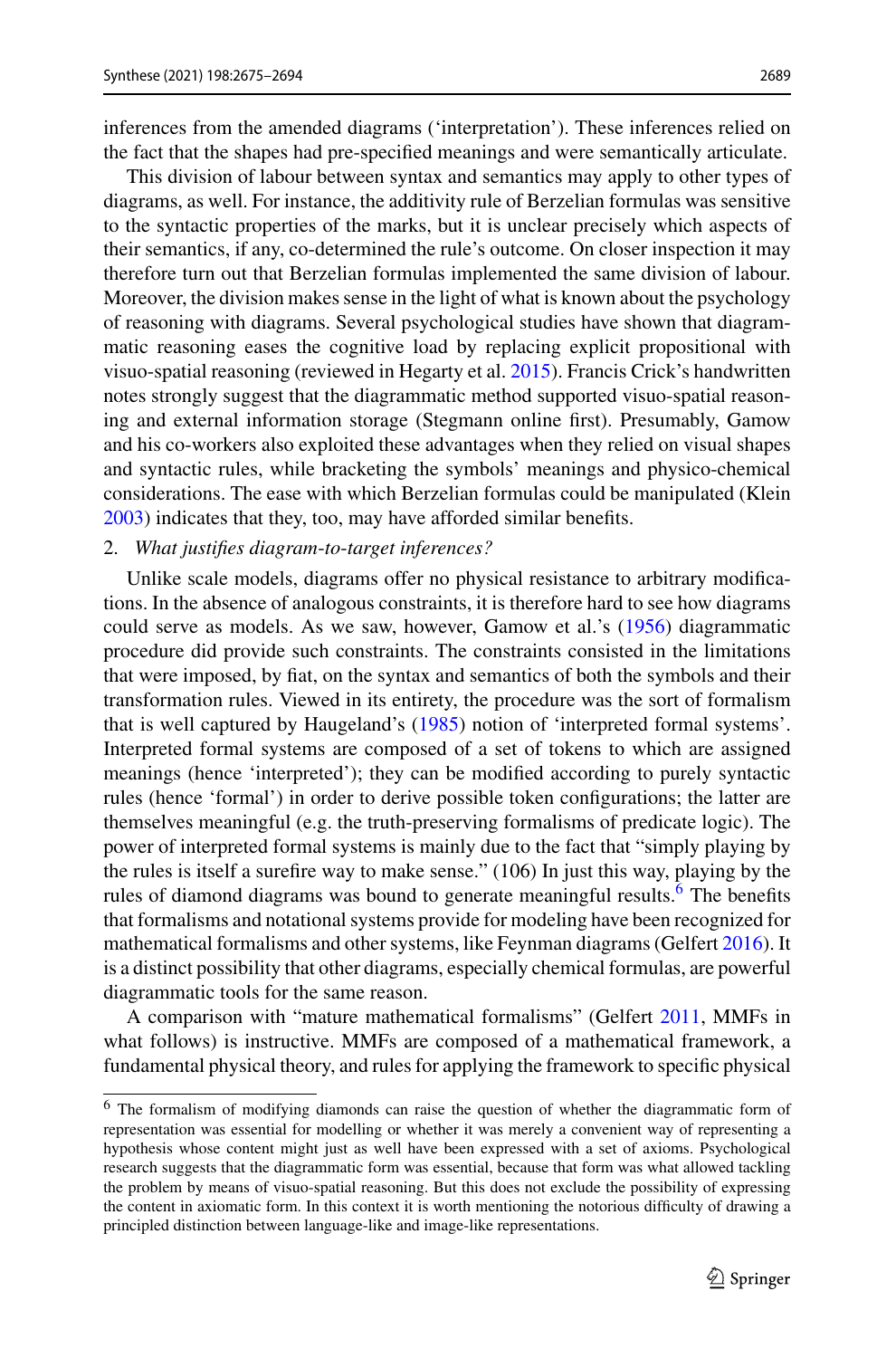systems. An example is the formalism of so-called creation and annihilation operators (using the mathematical framework of operator algebra) in quantum physics (the physical theory). The framework can be deployed for modelling, say, the behavior of delocalized electrons in a metal. Deploying it for this task requires adherence to certain notational rules, e.g. that the operators only occur in pairs in mathematical equations. Such rules are crucial because they embody theoretical commitments about the target system, in this case a commitment to conservation of particle number. This brief sketch of MMFs suggests interesting parallels with the diagrammatic method. Both systems include rules for constructing and interpreting notations; the rules embody theoretical assumptions pertinent to the modelling task; and following the rules ensures that the results of notational manipulations are empirically meaningful. In other respects, however, the two systems appear to differ. The rules of MMFs are not part of their mathematical frameworks. They rather arise from, and are entrenched by, successful applications. By contrast, the diagrammatic method neither deployed pre-existing formalisms, nor added target-specific rules. Instead, the method was highly localized from the start. It was a unified and tailor-made device for modelling Gamow's hypothetical DNA cavities.

#### 3. *What functions as the model: physical marks or mental images?*

Perhaps the most explicit argument for the modelling role of chemical formulas has been provided by Goodwin [\(2008,](#page-18-5) [2009\)](#page-18-8). Chemical formulas can be manipulated easily as marks on paper, and they are sources of model-to-target inferences. For Goodwin, they function much like two-dimensional versions of scale models. Perini [\(2012\)](#page-19-2) objected that the model consists in the scientists' mental images of external marks, not in the marks themselves. This is because in contrast to scale models, chemical formulas are mostly modified in the chemists' minds, not on paper. In order to address the disagreement, let us return to diamond diagrams and ask which entities played the roles of models: external marks, mental images, or some combination thereof? Following Hughes [\(1997\)](#page-18-15), I focus on two essential roles of models, namely (1) acting as the object of inquiry and (2) being the source of inferences to targets.

Consider, first, the source of diamond-to-cavity inferences. Take the conclusion that the leucine-specifying cavity has one out of four possible base configurations (Sect. [2.2\)](#page-4-1). This conclusion was based on the Leu-diamond having four possible configurations of labels (α, β, γ, or δ). Each of these configurations needed to be derived via a series of modifications and then compared to the others in order to confirm their distinctness. For example,  $\alpha$  needed to be compared with β, γ, and δ, and each comparison might involve manipulations like rotating diamonds around their axes. It is hard to see how such complex and multiple comparisons could have been achieved without externally recording the result of each series of modifications, so as to make the result permanently available. In practice, therefore, the source of diagram-to-cavity inferences were external diagrams.

Next, consider the object of investigation when amending diamond diagrams, e.g. when deriving numeral- from letter-labelled Leu-diamonds (Sect. [2.2\)](#page-4-1). One recognizes the letters in the diamond's four corners and asks how that complex character, the external diamond, should and can be changed. One chooses a letter-to-numeral mapping, mentally replaces the letters with the corresponding numerals, and finally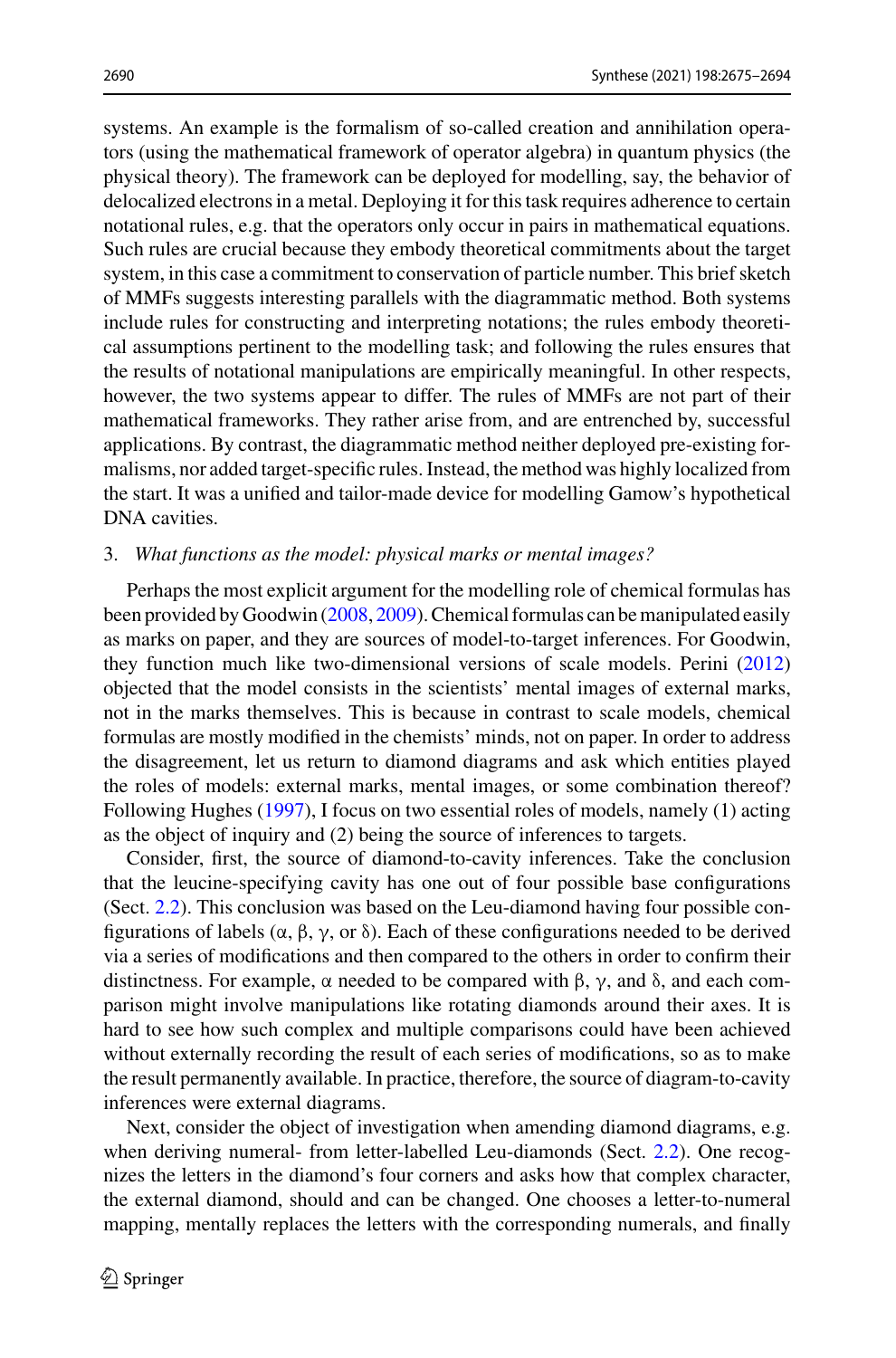draws a diamond with numerals. The next step is to ask how the resulting diagram should and can be amended further, and so on. Mental manipulations are clearly important here. But note how they interact with external marks. The external marks are the *input* into a mental manipulation; this manipulation yields an output that is drawn on paper, which then becomes the input to the subsequent mental manipulation, and so on. At each step, we consider the *external diagrams* and inquire which changes are permissible and/or obligatory. The immediate object of this inquiry into permissible changes is the series of external marks. This is true even if Perini [\(2012\)](#page-19-2) is correct in maintaining that the changes themselves are performed in the mind, and even if the differences between consecutive stages of external marks result from repeatedly manipulating the mental image of a given external mark.

An objection can be raised here. I described the modelling process as a repeated inspection of external diagrams. Yet someone with exceptional memory and skill may be able to proceed without fixing the results of a given mental manipulation on paper. They may be able to simply hold the resulting diagram in their mind and proceed immediately to the next mental manipulation. In the extreme, modelling with diagrams could be an entirely mental affair. But this objection would miss the mark. At stake is the question of how external marks are used when and to the extent they are employed when amending diamond diagrams. And when they *are* employed it is evident that they are the object of investigation and the source of inferences, and therefore play the roles of models.

Perhaps more importantly, psychological research suggests that modifying diamonds *should* have relied on external marks. Amending corner labels and rotating diamonds sideways or bottom-up were instances of visuospatial reasoning, which is a capacity that is known to be facilitated by external representations. External representations improve especially the efficiency (speed and accuracy) of task decomposition (Hegarty et al. [2015\)](#page-18-17). Task decomposition is the strategy of dividing complex mental manipulations into manageable units and solving them individually (reviewed in Hegarty and Stull [2012\)](#page-18-19). The many steps of Gamow's diagrammatic method are a case in point. So, the most efficient and reliable application of the diagrammatic method would maximise the use of external marks. Since the psychological findings hold for a broad range of diagrams, manipulating (say) chemical formulas via external marks has probably similar advantages.

#### 4. *Do diagrams vindicate the "artefactual approach" to models?*

Knuuttila [\(2011\)](#page-19-3) rightly emphasized the concrete, material nature of models. Diamond diagrams illustrate the material aspect well because they were, in Knuuttila's terminology, "concrete artefacts" and served as "external tools for thinking". We saw above that psychological research has shown the importance of utilizing external tools for visuospatial reasoning. However, Knuuttila takes this emphasis a step further by contrasting her "artefactual approach" with the "representational view": the artefactual approach "provides an alternative to the representational view" of models and is, moreover, superior because it "better capture[s] many of their [the models'] epistemic qualities" (Knuuttila [2011,](#page-19-3) p. 270 and 263, respectively). For Knuuttila, the representational view maintains that a system can model a target when (and because) it represents the target correctly. On her artefactual view, a system serves as a model to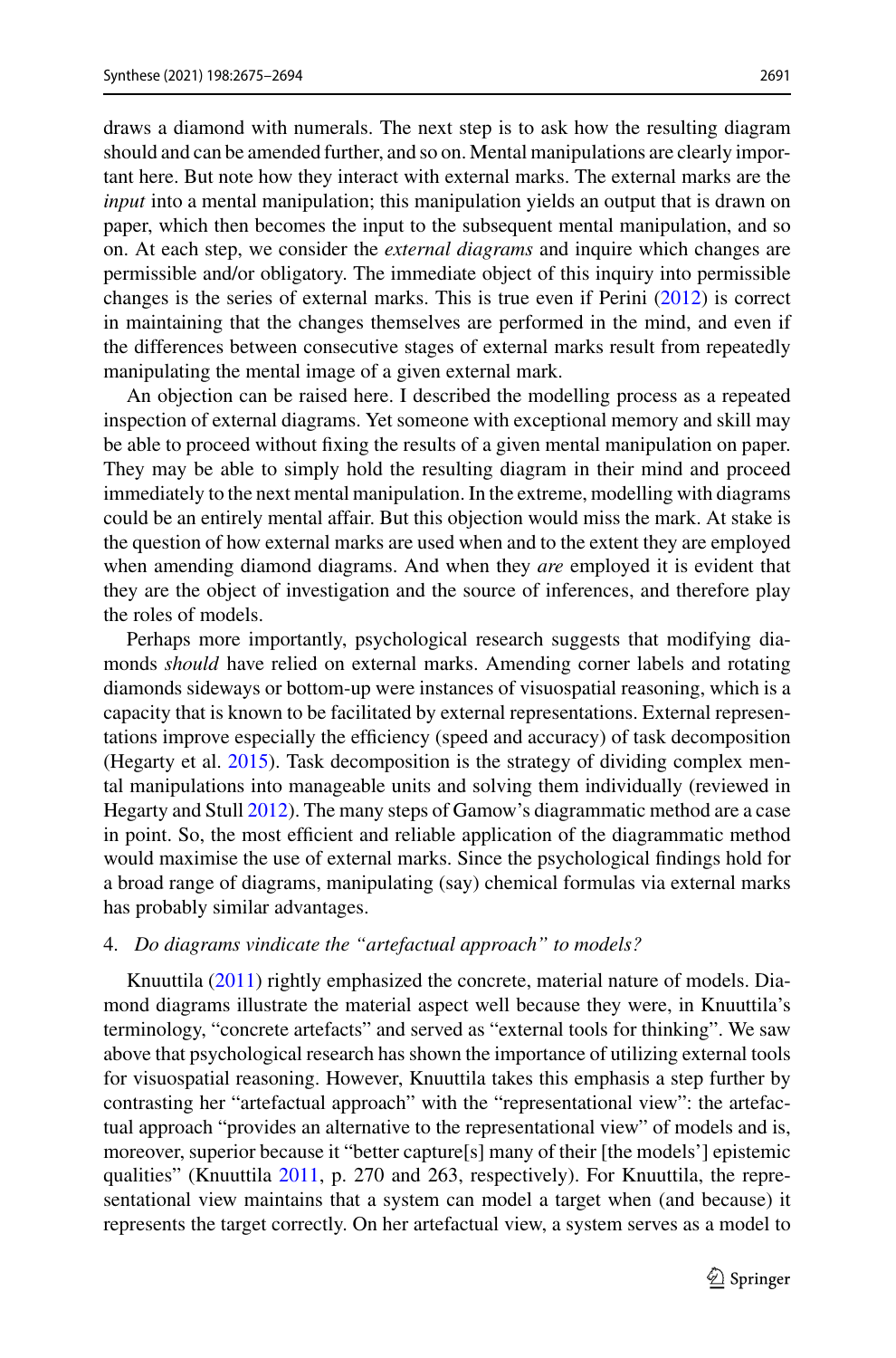the extent it is an external artefact that is readily manipulated (which is compatible with the system also having representational functions, e.g. p. 270).

We have seen the importance of external, physical marks for modifying diamond diagrams. The marks on paper were clearly "external tools for thinking". But this does not mean that Gamow's diagrammatic procedure supports the artefactual view *as opposed to* the representational view. This is because diamond diagrams had both artefactual and representational aspects, and both were equally essential for modelling. The difference between the two aspects was not that one was more important than the other, but rather that they were associated with different stages of the overall modeling process. During the second phase of the process ('demonstration'), diamonds functioned as external thinking tools because their representational properties were irrelevant for modifying them; what mattered were their syntactic features. But during the third phase ('interpretation'), diamonds needed to be considered as representations, for otherwise it would have been impossible to infer anything about DNA cavities. Hence, there was no contrast, and no difference in importance, between diamonds functioning as external tools as opposed to representations. Knuuttila's distinction is not so much a description of two competing views about how models work. Instead, it points to two distinct, but complementary uses of a model.

## **6 Conclusion**

This article sought to answer several questions about how diagrams can be employed for the purposes of scientific modelling. One question is about what the syntactic and semantic properties of diagrams contribute to modelling. Based on a historical case study, I argue that there can be a strict division of labour in the sense that the two classes of properties are essential for distinct stages of the modelling process (i.e. 'demonstration' and 'interpretation', respectively) and that, furthermore, this division is likely to facilitate modelling. A second question concerns the justification for using variously modified marks on paper as the basis for inferences about real-world targets. I found that diagrams and their modifications constituted an 'interpreted formal system' and that, consequently, modifying marks can be a reliable way of generating diagrammatic results that are interpretable in terms of real-world targets. The third question is whether, in the case of diagrams, the role of a scientific model is played by the external marks or by their mental images. It was found that external marks played two characteristic roles of models, whereas their mental images did not. This suggests that the external marks functioned as the model. Given that diagrams are material artefacts, the final question addressed in this article is whether diagrams vindicate the artefactual approach to scientific models. I argue that they do not. For the representational features of diagrams were as important for modelling as their capacity to serve as external reasoning tools. Overall, the case study demonstrates in some detail how a specific diagrammatic system was deployed for scientific modelling and, therefore, how diagrams may be used for modelling more generally. Whether other diagrammatic systems, like chemical formulas, are in fact deployed in the same way remains to be seen.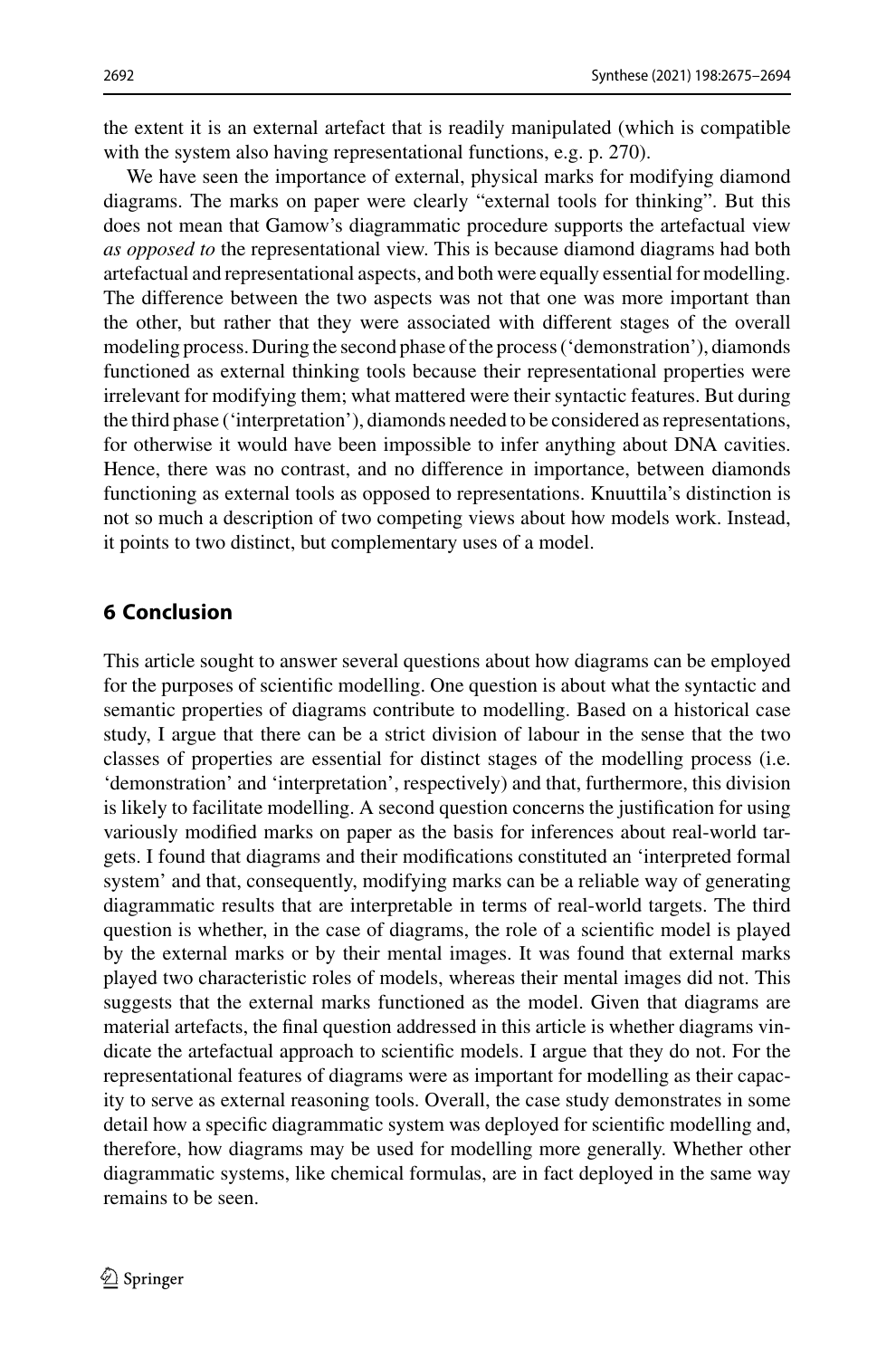**Acknowledgements** An earlier version of this paper was presented at two workshops in 2016 ("Many Methods, One Biology?", Munich, and "Representing Scientific Results", Kassel). I thank participants for stimulating discussions. Special thanks to Christian Joas, Tilmann Massey, Robert Meunier, Kärin Nickelsen, and Raphael Scholl. I would also like to acknowledge the helpful comments by three anonymous reviewers. Springer/Nature and Elsevier granted permissions to reproduce copyrighted material.

#### **Compliance with ethical standards**

**Conflict of interest** The authors declare that they have no conflict of interest.

**Open Access** This article is distributed under the terms of the Creative Commons Attribution 4.0 International License [\(http://creativecommons.org/licenses/by/4.0/\)](http://creativecommons.org/licenses/by/4.0/), which permits unrestricted use, distribution, and reproduction in any medium, provided you give appropriate credit to the original author(s) and the source, provide a link to the Creative Commons license, and indicate if changes were made.

## **References**

- <span id="page-18-11"></span>Bechtel, W. (2016). Using computational models to discover and understand mechanisms. *Studies in History and Philosophy of Science, 56,* 113–121.
- <span id="page-18-10"></span>Bechtel, W., & Abrahamsen, A. (2005). Explanation: a mechanist alternative. *Studies in History and Philosophy of Biological and Biomedical Sciences, 36*(2), 421–441.
- <span id="page-18-2"></span>Downes, S. M. (2012). How much work do scientific images do? *Spontaneous Generations: A Journal for the History and Philosophy of Science, 6*(1), 115–130.
- <span id="page-18-0"></span>Frigg, R., & Hartmann, S. (2012). Models in science. In E. N. Zalta (Ed.), *The Stanford Encyclopedia of Philosophy*. [https://plato.stanford.edu/archives/sum2018/entries/models-science/.](https://plato.stanford.edu/archives/sum2018/entries/models-science/)
- <span id="page-18-9"></span>Gamow, G. (1954). Possible relation between deoxyribonucleic acid and protein structures. *Nature, 173,* 318.
- <span id="page-18-14"></span>Gamow, G., Rich, A., & Yčas, M. (1956). The problem of information transfer from the nucleic acids to proteins. *Advances in Biological and Medical Physics, 4,* 23–68.
- <span id="page-18-18"></span>Gelfert, A. (2011). Mathematical formalisms in scientific practice: from denotation to model-based representation. *Studies in History and Philosophy of Science, 42*(2), 272–286.
- <span id="page-18-16"></span>Gelfert, A. (2016). *How to do science with models: A philosophical primer*. Dordrecht: Springer.
- <span id="page-18-1"></span>Giere, R. N. (2002). Models as parts of distributed cognitive systems. In L. Magnani & N. J. Nersessian (Eds.), *Model-based reasoning: Science, technology, values* (pp. 227–241). New York: Kluwer Academic.
- <span id="page-18-6"></span>Goodman, N. (1976). *Languages of art*. Indianapolis: Hackett.
- <span id="page-18-5"></span>Goodwin, W. (2008). Structural formulas and explanation in organic chemistry. *Foundations of Chemistry, 10*(2), 117–127.
- <span id="page-18-8"></span>Goodwin, W. (2009). Visual representations in science. *Philosophy of Science, 76*(3), 372–390.
- <span id="page-18-7"></span>Haugeland, J. (1985). *Artificial intelligence: The very idea*. Cambridge: MIT Press.
- <span id="page-18-17"></span>Hegarty, M., Stieff, M., & Dixon, B. (2015). Reasoning with diagrams: Towards a broad ontology of spatial thinking strategies. In D. R. Montello, K. E. Grossner, & D. G. Janelle (Eds.), *Space in mind: Concepts for spatial learning and education* (pp. 75–98). Cambridge: MIT Press.
- <span id="page-18-19"></span>Hegarty, M., & Stull, A. T. (2012). Visuospatial thinking. In K. J. Holyoak & R. G. Morrison (Eds.), *The Oxford handbook of thinking and reasoning* (pp. 606–630). Oxford: Oxford University Press.
- <span id="page-18-15"></span>Hughes, R. I. G. (1997). Models and representation. *Philosophy of Science, 64,* S325–S336.
- <span id="page-18-12"></span>Judson, H. F. (1996). *The eighth day of creation*. Cold Spring Harbor: Cold Spring Harbor Laboratory Press.
- <span id="page-18-13"></span>Kay, L. E. (2000). *Who wrote the book of life? A history of the genetic code*. Stanford: Stanford University Press.
- <span id="page-18-3"></span>Klein, U. (2001). Paper tools in experimental cultures. *Studies in the History and Philosophy of the Biological and Biomedical Sciences, 32*(2), 265–302.
- <span id="page-18-4"></span>Klein, U. (2003). *Experiments, models, paper tools: Cultures of organic chemistry in the nineteenth century*. Stanford: Stanford University Press.